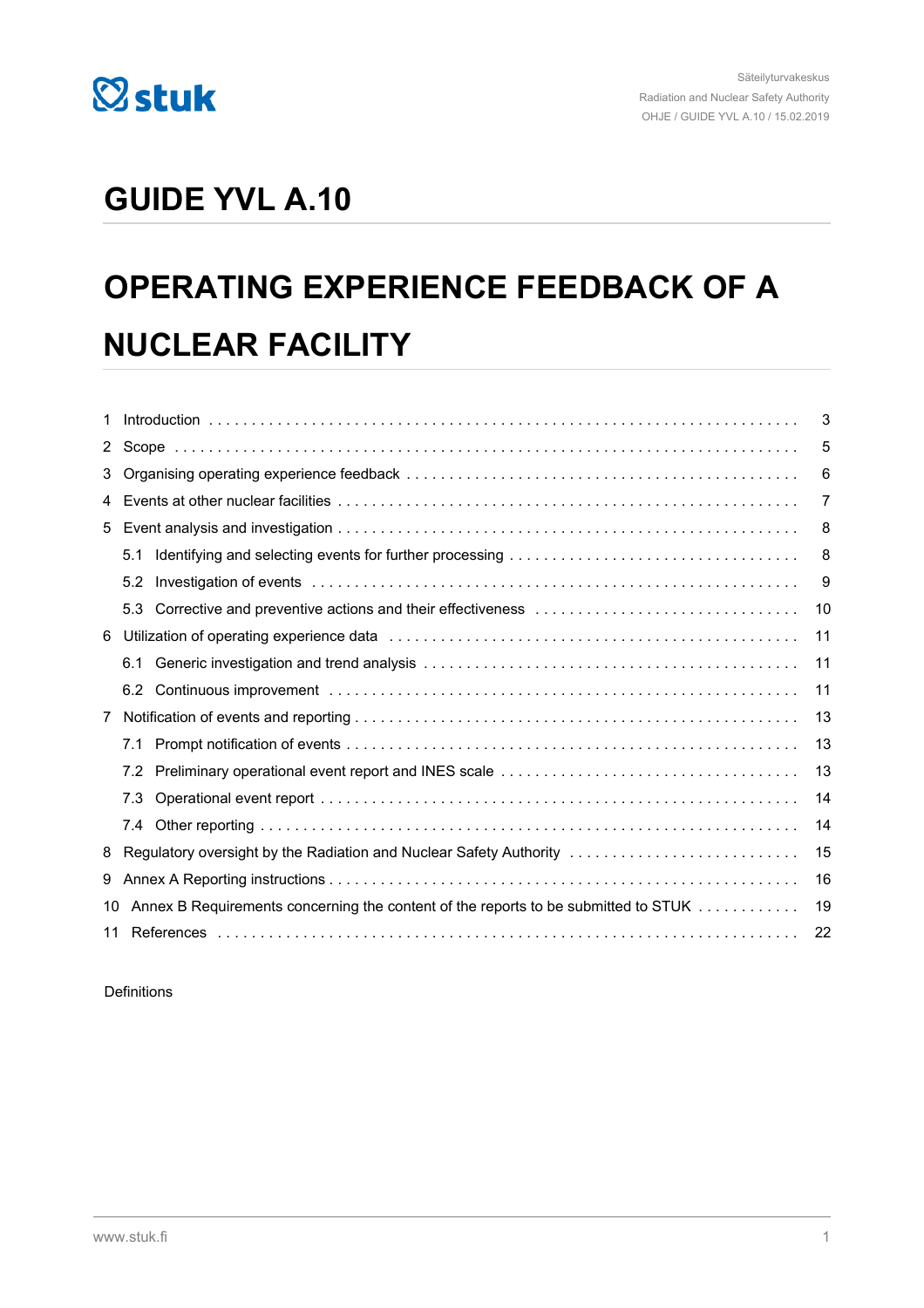

## **Authorisation**

According to Section 7 r of the Nuclear Energy Act (990/1987), *the Radiation and Nuclear Safety Authority (STUK) shall specify detailed safety requirements for the implementation of the safety level in accordance with the Nuclear Energy Act.*

### **Rules for application**

The publication of a YVL Guide shall not, as such, alter any previous decisions made by STUK. After having heard the parties concerned STUK will issue a separate decision as to how a new or revised YVL Guide is to be applied to operating nuclear facilities or those under construction, and to licensees' operational activities. The Guide shall apply as it stands to new nuclear facilities.

When considering how the new safety requirements presented in the YVL Guides shall be applied to the operating nuclear facilities, or to those under construction, STUK will take due account of the principles laid down in Section 7 a of the Nuclear Energy Act (990/1987): *The safety of nuclear energy use shall be maintained at as high a level as practically possible. For the further development of safety, measures shall be implemented that can be considered justified considering operating experience, safety research and advances in science and technology.*

According to Section 7 r(3) of the Nuclear Energy Act, *the safety requirements of the Radiation and Nuclear Safety Authority (STUK) are binding on the licensee, while preserving the licensee's right to propose an alternative procedure or solution to that provided for in the regulations. If the licensee can convincingly demonstrate that the proposed procedure or solution will implement safety standards in accordance with this Act, the Radiation and Nuclear Safety Authority (STUK) may approve a procedure or solution by which the safety level set forth is achieved.*

With regard to new nuclear facilities, this Guide shall apply as of 1 March 2019 until further notice. With regard to operating nuclear facilities and those under construction, this Guide shall be enforced through a separate decision to be taken by STUK. This Guide replaces Guide YVL A.10 (15.11.2013).

Translation. Original text in Finnish.

#### **STUK • SÄTEILYTURVAKESKUS STRÅLSÄKERHETSCENTRALEN RADIATION AND NUCLEAR SAFETY AUTHORITY** Osoite / Address • Laippatie 4, 00880 Helsinki Postiosoite / Postal address • PL / P.O.Box 14, FI-00811 Helsinki, FINLAND

Puh. / Tel. (09) 759 881, +358 9 759 881 • Fax (09) 759 88 500, +358 9 759 88 500 • www.stuk.fi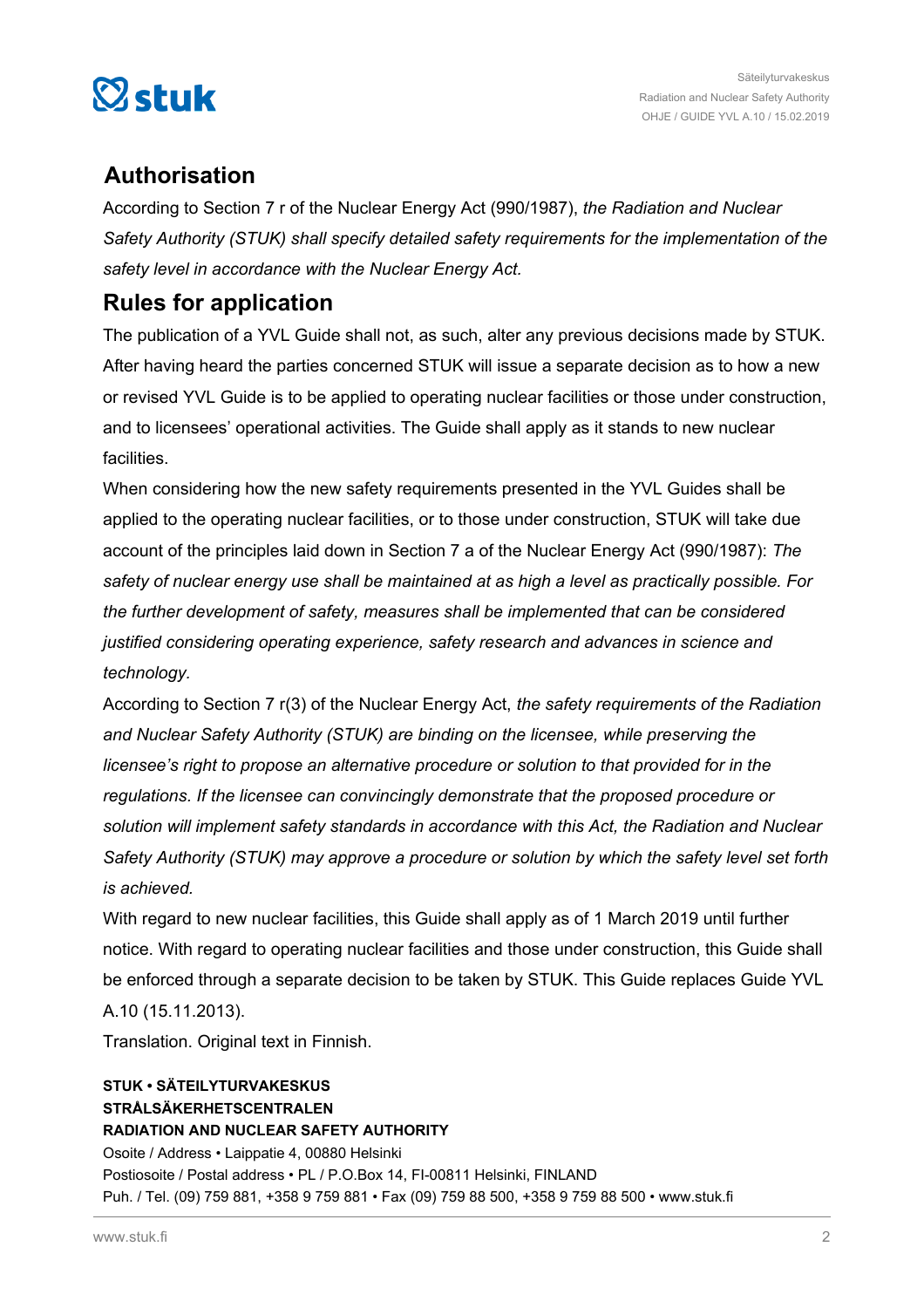<span id="page-2-0"></span>

#### **1 Introduction**

101. According to Section 21 of the Radiation and Nuclear Safety Authority Regulation on the Safety of a Nuclear Power Plant (STUK Y/1/2018), for further safety enhancement, operating experience from the plant and from other nuclear facilities, the results of safety research and technical developments must be regularly monitored and assessed. Safety-significant operational events shall be investigated for the purpose of identifying the root causes as well as defining and implementing the corrective measures. According to Section 25 of the Regulation, systematic procedures shall be in place for identifying and correcting deviations significant in terms of safety. **[**2019-02-15 **]**

102. One necessary prerequisite for the safe and reliable operation of nuclear facilities is that lessons are learnt from the experience accumulated during the course of the construction and operation of both own and other facilities. In the present Guide, this activity is generally referred to as operating experience feedback. The purpose of this activity is to prevent accidents and other events adverse to safety by identifying and eliminating circumstances leading to failures, flaws and non-conformities, and by underlining sound procedures proven at both own and other facilities. **[**2013-11-15 **]**

103. Operating experience feedback covers all significant flaws, observations and good practices in terms of the design, construction, technical implementation, operation and decommissioning of nuclear facilities, and the management systems covering the said stages. Furthermore, operating experience feedback encompasses the experiences gained from the activities of key suppliers and contractors. Additionally, effective use is to be made of the operating experiences accumulated at other nuclear facilities in Finland and abroad. The requirements pertaining to the safety of disposal of nuclear waste are set out in Radiation and Nuclear Safety Authority Regulation on the Safety of Disposal of Nuclear Waste (STUK Y/4/2018) Section 25. **[**2019-02-15 **]**

104. To make efficient use of construction and operating experience, the licensee shall identify, analyse, investigate and report events related to the construction and operation of nuclear facilities. Operational events here refer to such developments, failures, flaws and problems that are of relevance in terms of nuclear or radiation safety. **[**2013-11-15 **]**

105. With the help of reports and other records, the construction and operation of, the operational events occurring at, and the modifications made to the facility may also be assessed and analysed afterwards. It is of great importance to safety what lessons are learnt from the events and how this is done, and how the personnel is encouraged to raise any needs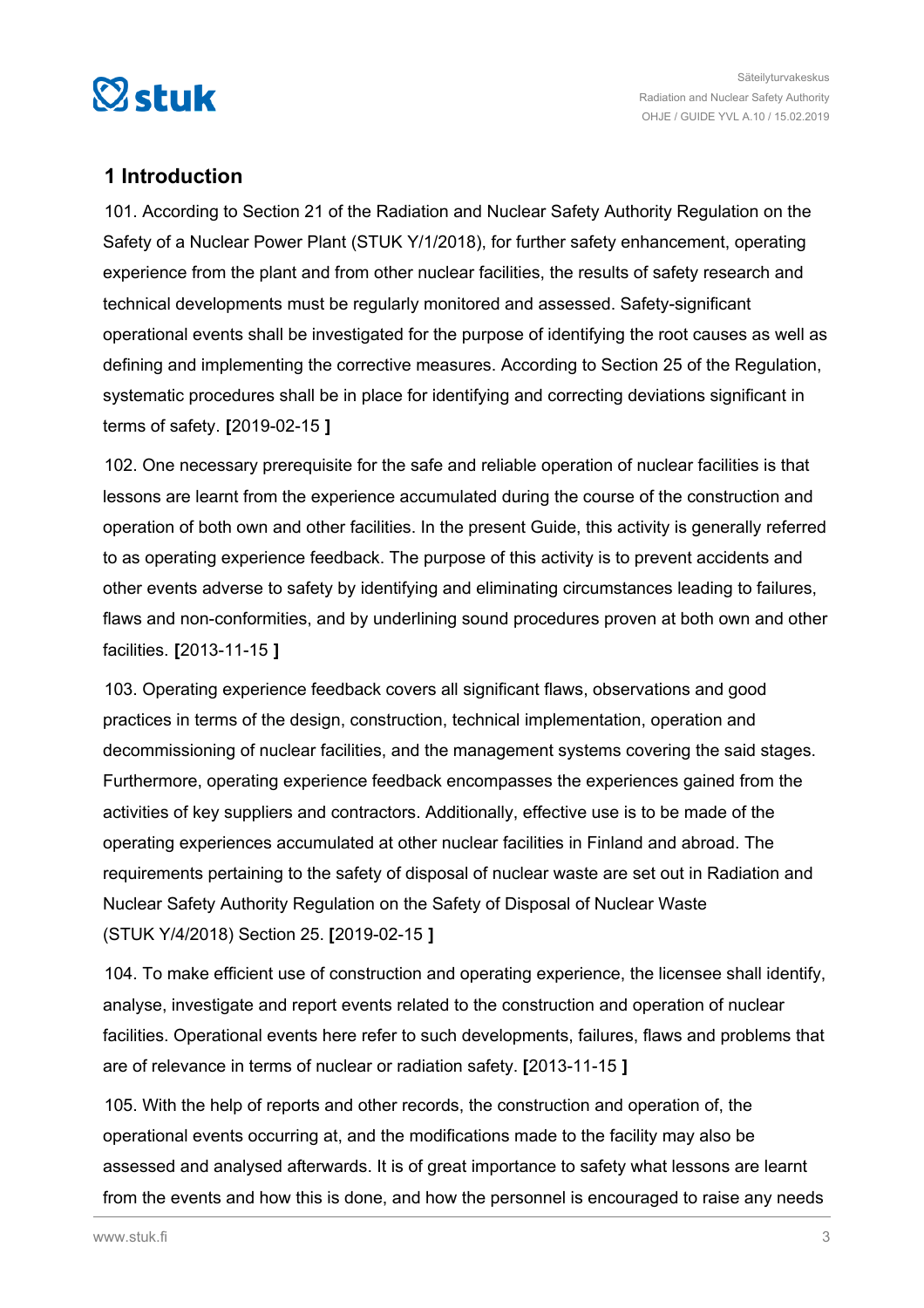

for developing the procedures detected in the internal activities and those of others. **[**2013-11-15 **]**

106. According to Section 63(1)(9) of the Nuclear Energy Act (990/1987), STUK may investigate an abnormal event or procedure observed in the use of nuclear energy that is, or may be, of significant importance to the safe use of nuclear energy; those performing the investigation may also hear individuals other than those employed by the licensee who are involved in the matter or otherwise have knowledge of it. **[**2019-02-15 **]**

107. The requirements pertaining to emergency arrangements and plans at nuclear power plants are set out in Radiation and Nuclear Authority Regulation on the Emergency Arrangements of a Nuclear Power Plant (STUK Y/2/2018). **[**2019-02-15 **]**

108. The requirements concerning security arrangements in the use of nuclear energy are specified in the Radiation and Nuclear Safety Authority Regulation (STUK Y/3/2016). **[**2019-02-15 **]**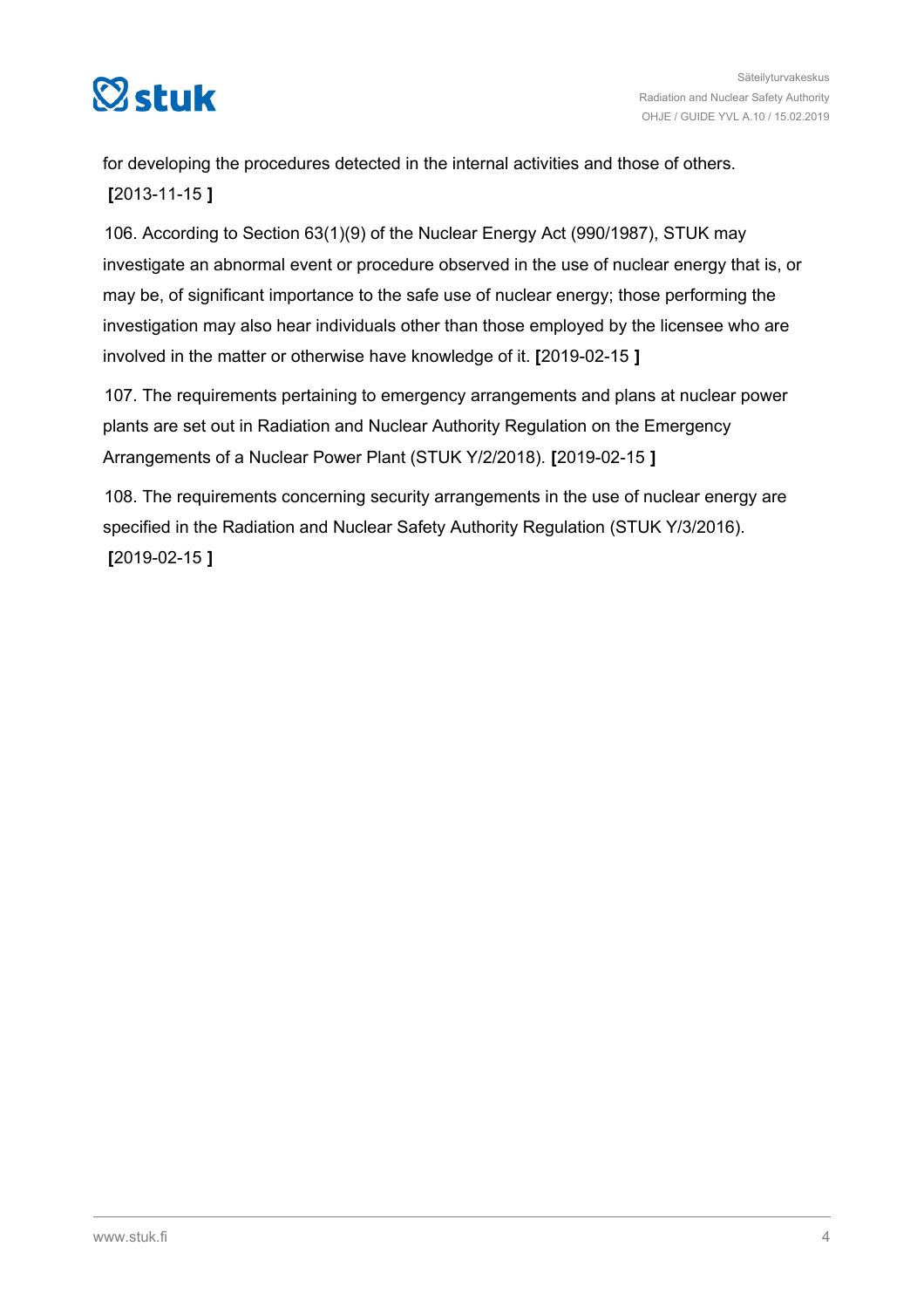<span id="page-4-0"></span>

#### **2 Scope**

201. This Guide sets forth the criteria and requirements for operating experience feedback, in particular in respect of the utilisation of the experiences gained from the construction and operation of nuclear facilities. The requirements specified in this Guide apply to nuclear facilities throughout their entire lifecycle. While this Guide primarily addresses nuclear power plants, it shall also be applied to other nuclear facilities with due regard to their special features. With regard to nuclear facilities under construction, this Guide shall be applied with due account taken of the requirements of Guide YVL A.5 "Construction and commissioning of a nuclear facility". Guide YVL D.2 "Transport of nuclear materials and nuclear waste" shall be applied to events related to transports. **[**2019-02-15 **]**

202. This Guide provides a description of the licensee's responsibilities regarding the classification, analysis and investigation of the events, and the measures taken in response to such events. **[**2013-11-15 **]**

203. This Guide specifies the feedback notifications and reports required by STUK on operational events taking place at nuclear facilities, including the requirements for the submission of such reports to STUK. **[**2013-11-15 **]**

204. This Guide provides a description of the responsibilities for determining the INES (International Nuclear and Radiological Event Scale) rating, i.e. the severity rating of nuclear facility and radiation events in Finland. **[**2013-11-15 **]**

205. This Guide details the requirements pertaining to the reporting of events at Finnish nuclear facilities to other facilities and authorities through international reporting systems such as the IRS system maintained by the IAEA and OECD/NEA. **[**2013-11-15 **]**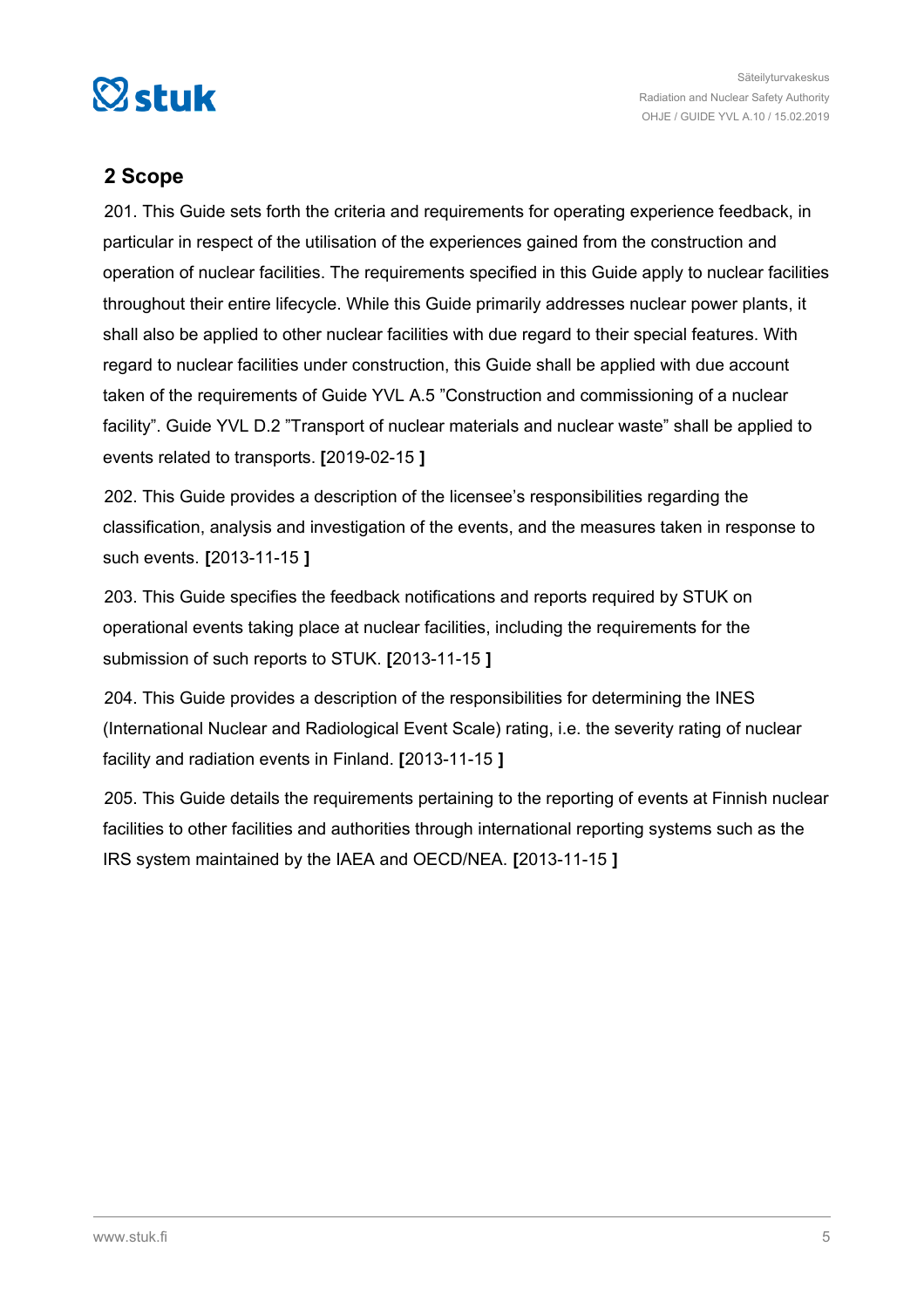<span id="page-5-0"></span>

#### **3 Organising operating experience feedback**

301. The licensee is required to ensure that operating experience feedback has appropriate objectives, structured procedures, adequate resources and the full support of the top management. **[**2013-11-15 **]**

302. The licensee shall put in place documented procedures to help to systematically identify, select for further processing, investigate and save operating experiences. **[**2013-11-15 **]**

303. The licensee's organisation is required to assess plant design, its own operations and safety culture in the light of such operating experience. **[**2013-11-15 **]**

304. All the tasks and responsibilities related to operating experience feedback must be clearly defined and duly documented. **[**2013-11-15 **]**

305. The licensee shall ensure that the procedures applied in operating experience feedback yield results and help all relevant parties to learn from such experience. **[**2013-11-15 **]**

306. The licensee shall designate the individuals responsible for operating experience feedback procedures and the investigation of events and ensure that they are provided with adequate training, sufficient time and other resources for carrying out the activities while receiving the full support of the line organisation. They are tasked to implement the procedures of operating experience feedback, issue recommendations for actions to be taken and forward all observations relevant to safety to the responsible manager. All significant findings and trends shall be reported to the licensee's top management. **[**2013-11-15 **]**

307. Where appropriate, the licensee shall maintain liaison with the organisations involved in the design and construction of the nuclear facility (manufacturers, research organisations, designers). The objective is to exchange operating experience feedback and secure advice in case of equipment failures and abnormal events. **[**2019-02-15 **]**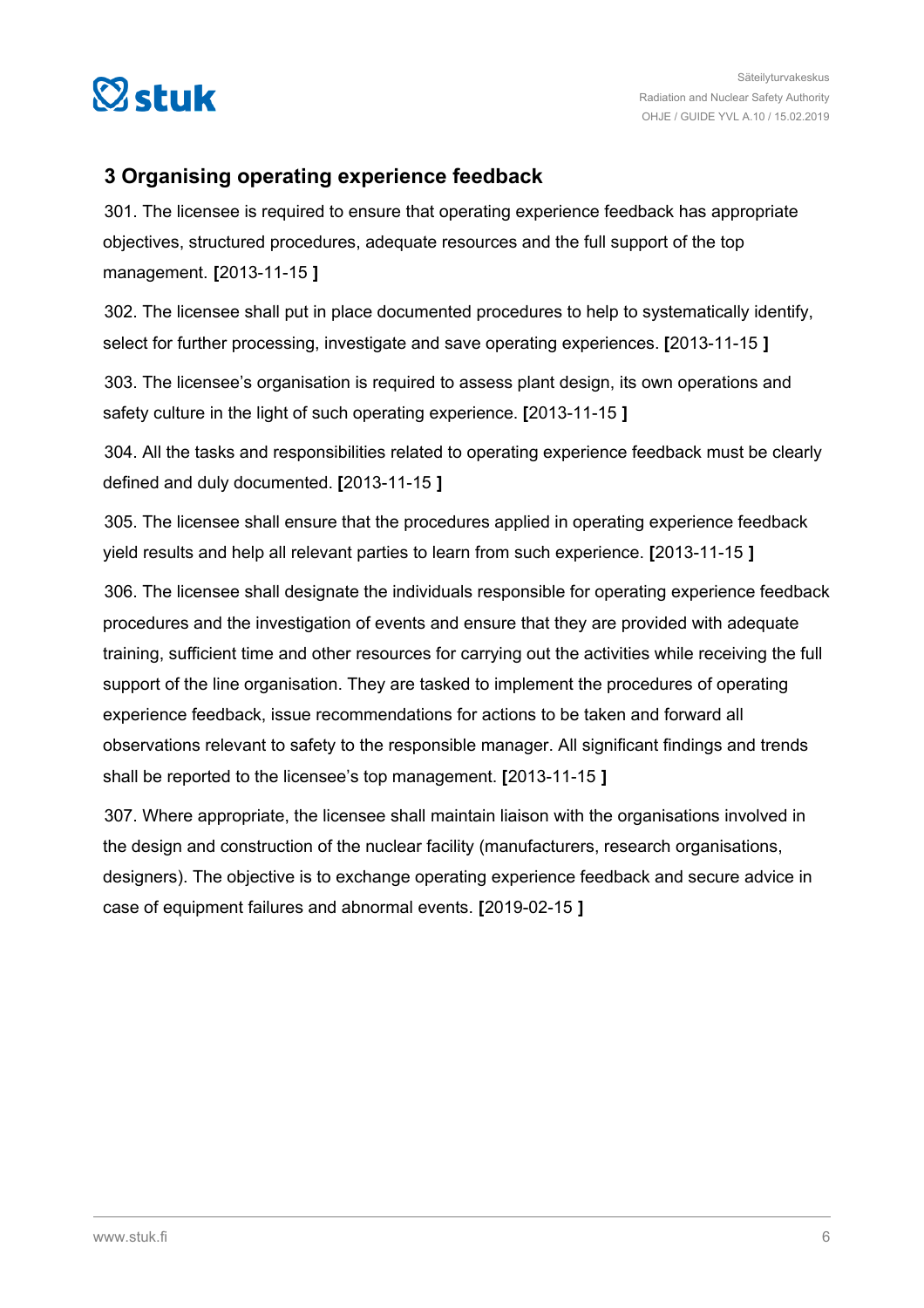<span id="page-6-0"></span>

#### **4 Events at other nuclear facilities**

401. Events at other nuclear facilities shall be processed in accordance with the general requirements specified in section 3 and the requirements for continuous improvement specified in section 6. **[**2019-02-15 **]**

402. The licensee shall systematically evaluate information on operational events at other nuclear facilities made available through various channels by making use of the relevant international reporting systems. In case of highly significant events, such evaluations shall be carried out without delay. **[**2019-02-15 **]**

403. When events at other nuclear facilities is screened for closer study, due consideration shall be given to the following:

- a. General applicability to the facility, organisation and operating environment
- b. Are there similar installations, systems or structures at the facility
- c. Are there similar procedures in place at the facility that could give rise to an similar event
- d. Any prior events of a similar type at the own facility. **[**2019-02-15 **]**

404. A summary shall be made of each assessment in which similar events and the probability for the occurrence of a similar event at the own facility are presented. **[**2013-11-15 **]**

405. The necessary actions complete with deadlines and responsibilities shall be determined based on a detailed analysis of the sequence of events. The implementation of the actions shall be duly monitored. **[**2019-02-15 **]**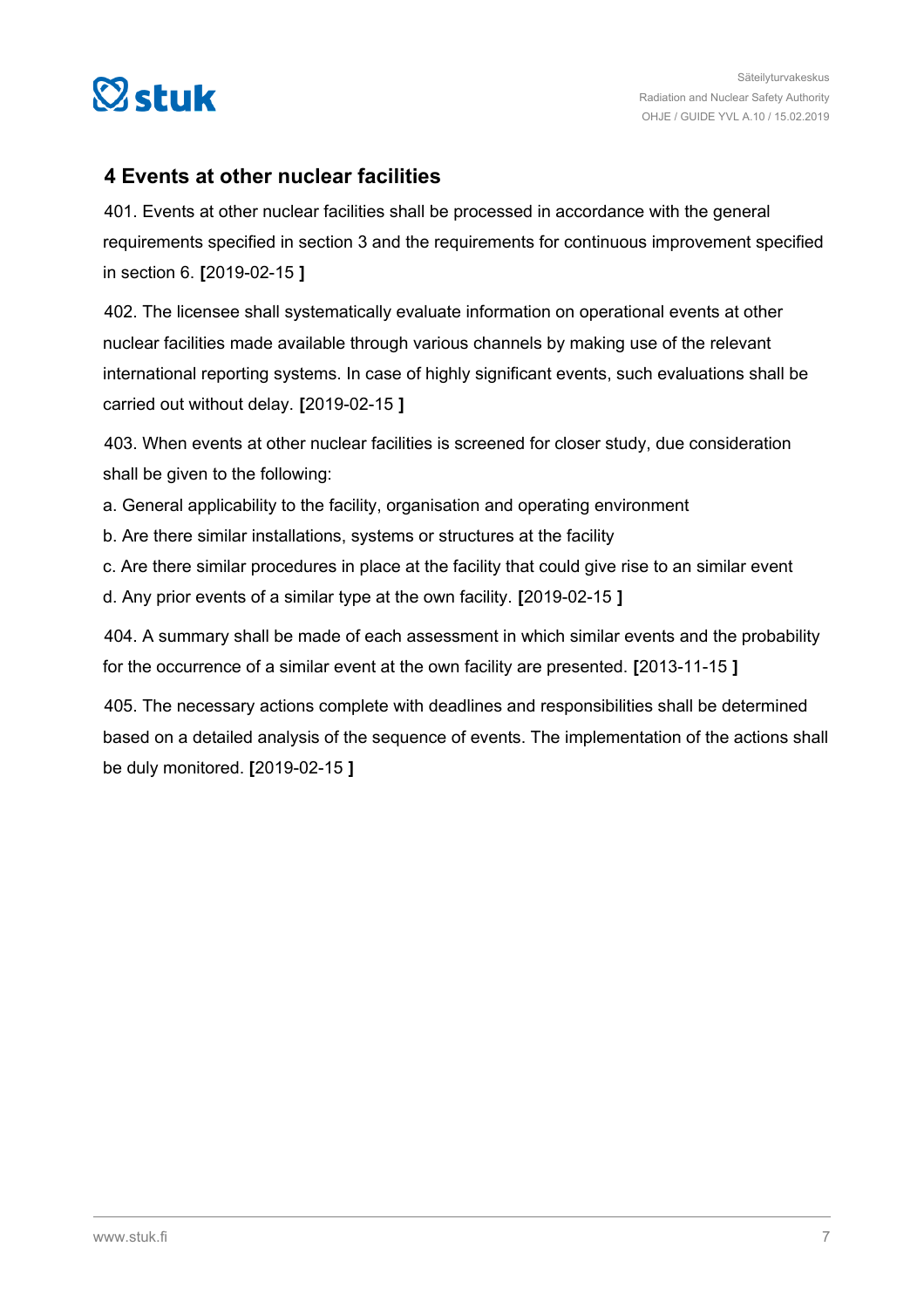<span id="page-7-0"></span>

#### **5 Event analysis and investigation**

#### **5.1 Identifying and selecting events for further processing**

501. The licensee shall require all of its personnel and subcontractors to report any operational events and encourage them to draw attention to any shortcomings related to plant safety. **[**2013-11-15 **]**

502. The licensee shall select for further processing and classify events significant to plant safety and the operations of the organisations involved, and specify the applicable selection and classification criteria to this end. Any need for investigation and reporting shall be determined after classification. **[**2013-11-15 **]**

503. In order to ensure the availability of adequate expertise and that the organisation is able to draw the required lessons, the following resources shall be made available for the analysis and investigation of operational events:

- a. Representation by the various organisational units
- b. Competence in the methods of investigation
- c. Technical expertise
- d. Expertise related to human and organisational performance. **[**2019-02-15 **]**

504. The events shall be analysed or investigated in accordance with their significance. While an analysis is enough for a majority of events, the most significant events shall be duly investigated. **[**2013-11-15 **]**

505. The event classification criteria shall at least include the following:

- a. The actual or potential nuclear and/or radiation safety significance of the event
- b. The recurrence of the event or the potential for such recurrence
- c. The frequency of the flaw, problem or phenomenon detected

d. The substantial benefits in terms of lessons learnt and the dissemination of experimental knowledge yielded by the investigation of the event. **[**2019-02-15 **]**

506. Events chosen for further processing shall be analysed or investigated on a time scale consistent with the safety significance of the event concerned. The analysis or investigation shall at least address the following:

- a. The sequence of events, situation control and non-conformities relative to normal operation
- b. A safety assessment and potential safety significance
- c. The circumstances contributing to the event
- d. The recurrence of similar events or frequency of similar causes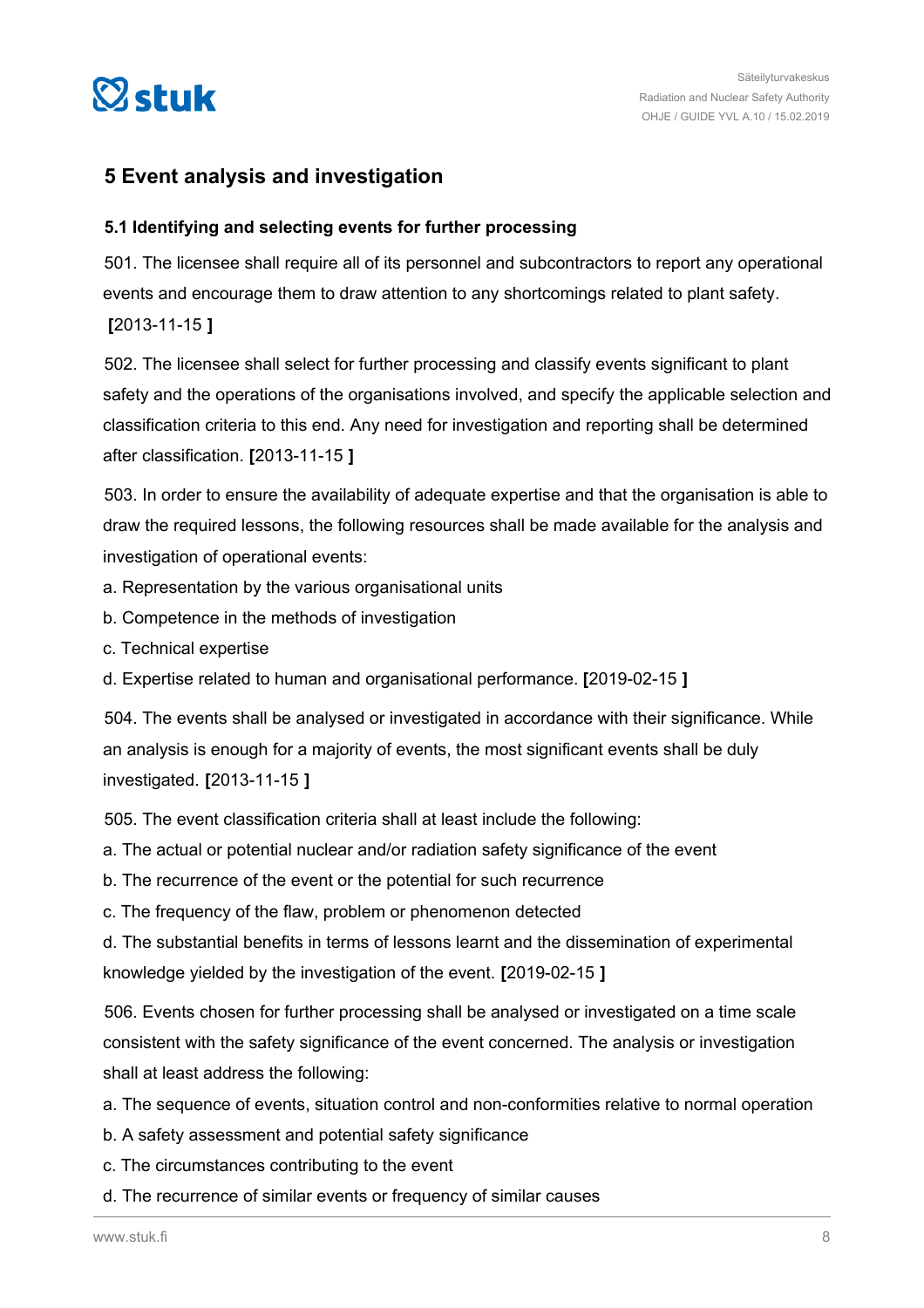<span id="page-8-0"></span>

e. Corrective and preventive actions. **[**2019-02-15 **]**

#### **5.2 Investigation of events**

507. The licensee shall have in place structured investigation procedures that also cover factors related to human and organisational performance as well as the review of the management system. **[**2019-02-15 **]**

507a. The licensee shall have in place procedures:

a. To define the objective and schedule of the investigation

b. To define the expertise needed for the investigation and select the composition of the investigation team

c. To select the working methods (including investigation procedures) applicable to the event or events under investigation

d. To report the results of the investigation. **[**2019-02-15 **]**

508. An analysis of root causes is required when the event involves circumstances that have, or may have, significant implications for plant safety. The analysis of root causes may identify structural problems in the activities of the organisation so as to provide indications for the determination of direct causes, for example. Possible examples of such indications include complex cause-effect relationships, communications problems, or vaguely defined responsibilities. **[**2013-11-15 **]**

509. The licensee shall appoint an investigation team to carry out the analysis of the root causes. The team shall perform its work under the direction of the responsible manager or other party independent of the event. The investigation team shall have broad-based expertise, competence in investigation and analysis methodology and experience from actual investigations. The investigation team shall be given an adequate induction to their duties before the commencement of the investigation. **[**2019-02-15 **]**

510. The licensee shall provide the individuals participating in the investigation of events with adequate powers and resources. **[**2013-11-15 **]**

511. Circumstances may be uncovered during the investigation that call for a re-assessment of the event's safety significance. If so, the investigation and related measures shall be re-defined. **[**2013-11-15 **]**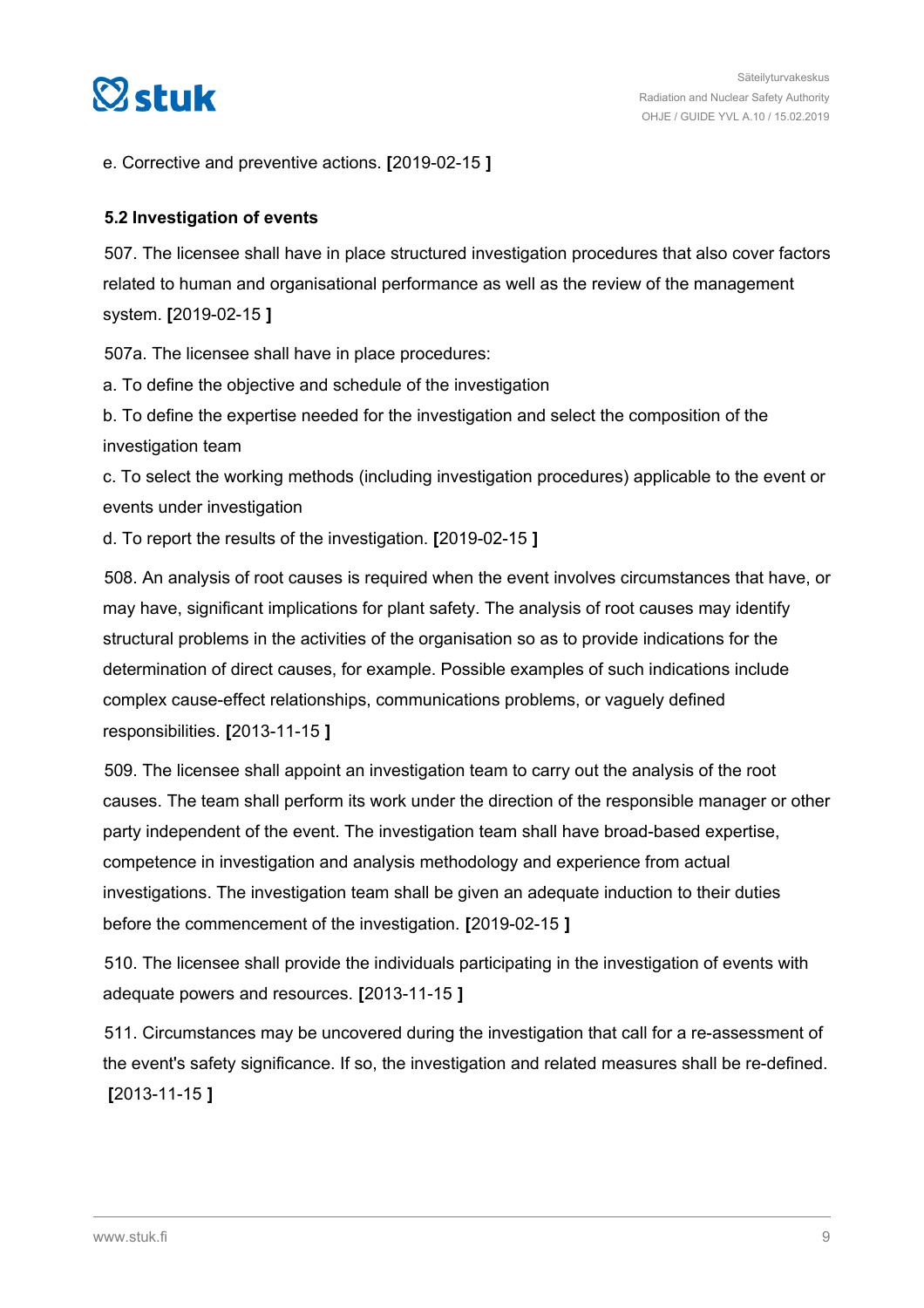<span id="page-9-0"></span>

#### **5.3 Corrective and preventive actions and their effectiveness**

512. In order to prevent the recurrence of the event and to improve the level of safety where necessary, the licensee shall take corrective and preventive actions in response to the findings of the investigation. Such actions may include technical modifications at the plant, its structures, components and systems; changes to operations and operating instructions, surveillance or inspection activities; and changes in the organisation and in the training provided to personnel. **[**2019-02-15 **]**

513. A traceable link shall exist between the uncovered root causes and detected flaws on the one hand and the corrective and preventive actions on the other. **[**2013-11-15 **]**

514. The licensee shall determine and document the timetable and responsibilities for corrective and preventive actions. **[**2013-11-15 **]**

515. The licensee shall prioritise the actions primarily in terms of their safety significance, and also in terms of feasibility and effectiveness. **[**2013-11-15 **]**

516. The licensee shall maintain an up-to-date database on operational events that are currently being analysed and on those that have been closed. Similarly, records shall be kept of the progress and implementation of corrective and preventive actions. **[**2013-11-15 **]**

517. The licensee shall monitor the progress achieved in the implementation of the decisions made regarding the corrective and preventive actions. Any changes in implementation shall be processed in the same way as the decisions on the corrective and preventive actions originally made. **[**2013-11-15 **]**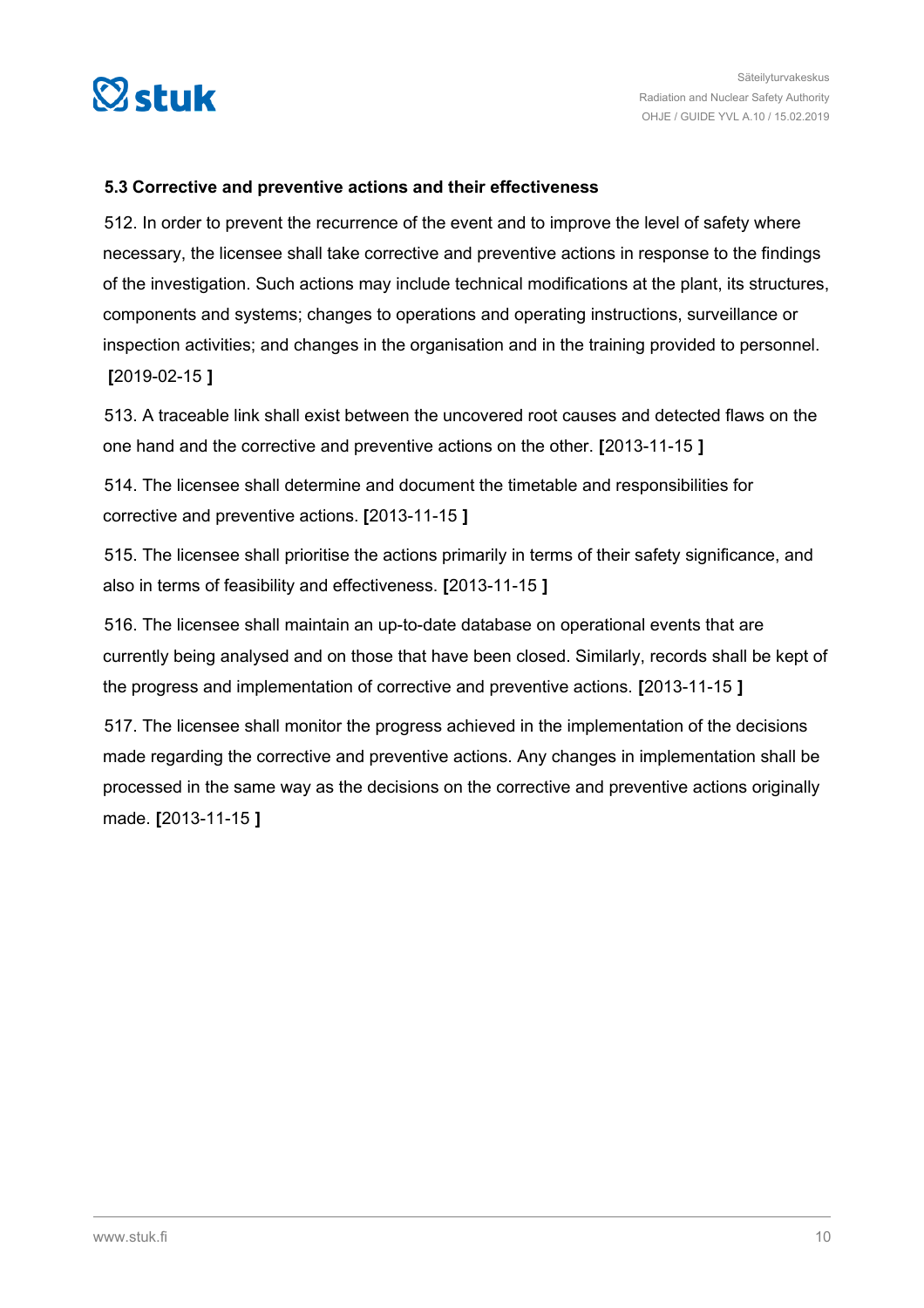<span id="page-10-0"></span>

#### **6 Utilization of operating experience data**

#### **6.1 Generic investigation and trend analysis**

601. The licensee shall store the data relevant to operating experience accumulated on plant operation and operational events. The data shall be organised, documented and stored in such a way that it can be easily retrieved, searched, screened and assessed. **[**2013-11-15 **]**

602. The licensee shall carry out a generic investigation of multiple events when similarities can be seen with regard to their underlying technical causes, organisational or human factors, or other recurrence of problems. **[**2013-11-15 **]**

603. The licensee shall carry out trend analyses and prepare a range of summaries in order to identify weaknesses and movements in trends at the facility by making use of data significant in terms of operating experience feedback, such as maintenance and non-conformity data and other databases. **[**2013-11-15 **]**

#### **6.2 Continuous improvement**

604. The licensee shall ensure that the operating experience data is duly disseminated to the different organisational functions involved. Personnel shall be given the opportunity to contribute to the continuous improvement of safety. **[**2019-02-15 **]**

605. In the training programmes of individuals holding positions important for safety, due consideration shall be given to operating experience from their own facility and to the operating experience received from other facilities insofar as deemed relevant to their own facility. **[**2019-02-15 **]**

606. The licensee shall annually evaluate the efficiency of the operating experience feedback process and any need for improvement. When doing so, the licensee shall:

a. Evaluate the attainment of the objectives set for operating experience feedback process, the adequacy of the resources allocated and the efficiency of the procedures applied

b. Identify trends or the recurrence of developments essential to safety on the basis of the occurred events

c. Determine whether the preventive and corrective actions have been correctly prioritised and completed by the set date, and how effective they are in terms of preventing a recurrence of the events

d. Identify the reasons why any actions have not been completed as planned (including by the set date), and determine the additional actions required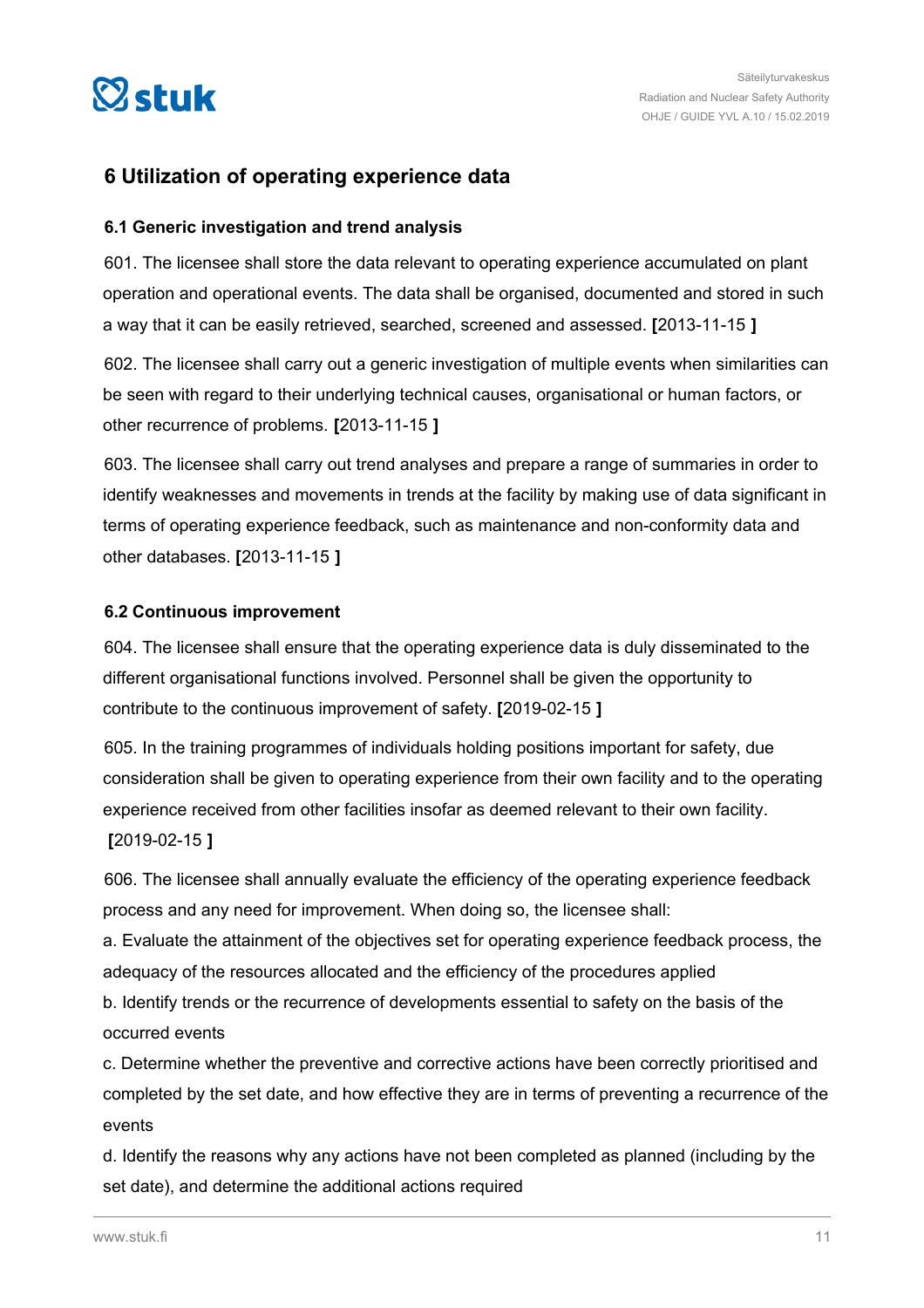

e. Prepare a list of the events addressed in connection with events at other nuclear facilities, including related preventive actions and their current status. **[**2019-02-15 **]**

607. The licensee shall evaluate the effectiveness of the operating experience feedback process in terms of pre-defined performance criteria as part of its self-assessment programme. **[**2013-11-15 **]**

608. A peer review group shall review the operating experience feedback process at least once between periodic safety assessments. **[**2013-11-15 **]**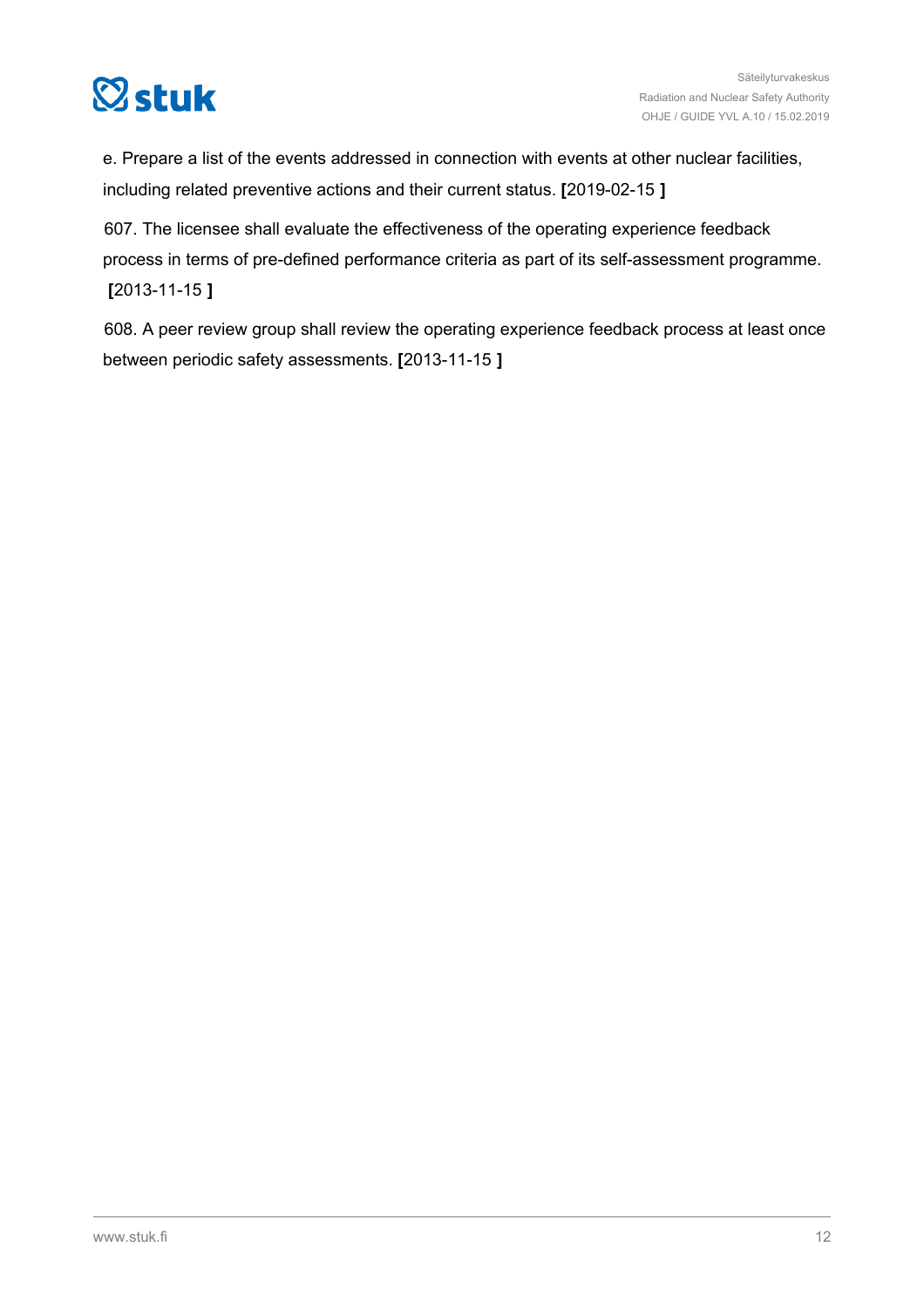<span id="page-12-0"></span>

#### **7 Notification of events and reporting**

#### **7.1 Prompt notification of events**

701. The licensee shall promptly notify STUK of any events affecting the nuclear or radiation safety of a nuclear facility by calling STUK's 24h emergency number and include such events in the next daily report. Even events that do not directly affect nuclear or radiation safety but may be anticipated to arouse public interest shall be notified following the same procedure. STUK's on-call duty officer must also be notified immediately of any events significant for safety and requiring immediate action during the construction of the nuclear facility. The 24h emergency number and its back-up numbers and other more detailed reporting instructions are issued to the licensees separately. **[**2019-02-15 **]**

#### **7.2 Preliminary operational event report and INES scale**

702. The licensee shall, without delay, make a preliminary assessment of the safety significance of the event in order to determine whether the plant has performed as planned, and to decide whether any immediate further actions are required to ensure the safety of the plant, people and the environment. **[**2013-11-15 **]**

703. The licensee shall have pre-defined procedures in place for the preparation of an immediate safety assessment as well as access to experts for this purpose. **[**2013-11-15 **]**

704. The licensee shall use the immediate safety assessment to determine whether the event is of such safety significance that a preliminary operational event report to STUK providing a description of the event, an evaluation of its safety significance (including a probabilistic risk assessment PRA, if applicable for the event in question), immediate measures and the licensee's proposal for the appropriate INES rating is called for. The report shall be submitted to STUK for information as quickly as possible with due regard to the safety significance of the event. Outside office hours and in urgent cases, the report shall also be submitted by e-mail or fax. Events of Level 2 or higher on the INES scale shall be reported no later than eight hours from the occurrence of the event. **[**2019-02-15 **]**

705. The licensee shall have in place structured procedures and designated responsible individuals for the determination of the INES rating. Determination of the INES rating is also part of the duties of the emergency organisation. **[**2013-11-15 **]**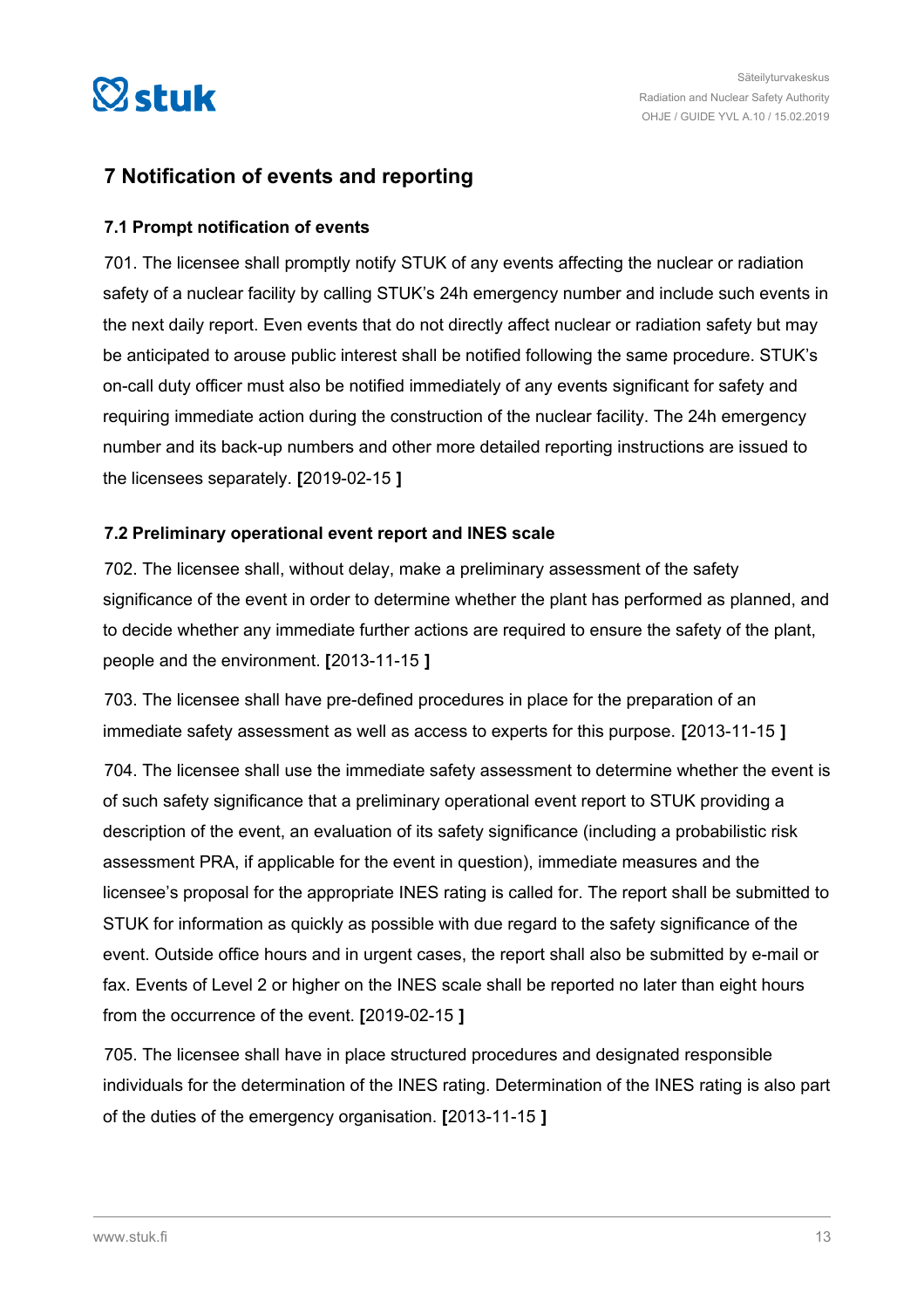<span id="page-13-0"></span>

706. Events shall be rated in accordance with the latest edition of the IAEA's INES User's Manual. If the licensee operating a nuclear facility finds it advisable to revise the INES scale because of findings made in the course of subsequent analyses and evaluations, STUK shall be notified of the new proposed INES rating. **[**2013-11-15 **]**

#### **7.3 Operational event report**

707. A list of the events to be reported is provided in Annex A. The operational event reports listed under requirement A01 through A07 shall be submitted to STUK for approval and the operational event reports listed under requirement A08 for information. **[**2019-02-15 **]**

708. The operational event report shall be submitted to STUK within two months of the detection of the event. **[**2013-11-15 **]**

709. The analysis of root causes shall be submitted for information within four months of the detection of the reportable event. Generic investigations shall be submitted for information upon completion in accordance with the timetable defined by the licensee. **[**2013-11-15 **]**

710. The content of the operational event reports to be submitted to STUK are presented in Annex B. The report shall address the issues to the level of accuracy consistent with what is essential about the event being reported. **[**2013-11-15 **]**

711. Operational events that do not trigger the reporting threshold shall be addressed internally in order to improve the licensee's own operations. **[**2013-11-15 **]**

#### **7.4 Other reporting**

712. The licensee shall submit a follow-up report for information if any changes have taken place in the information presented in the report, or if STUK finds this necessary in order to monitor corrective and preventive actions. **[**2013-11-15 **]**

713. The licensee shall submit a summary report as defined in requirement 606 to STUK for information by 1 March of the following year, describing what use has been made of the internal and external operating experience during the preceding calendar year. **[**2013-11-15 **]**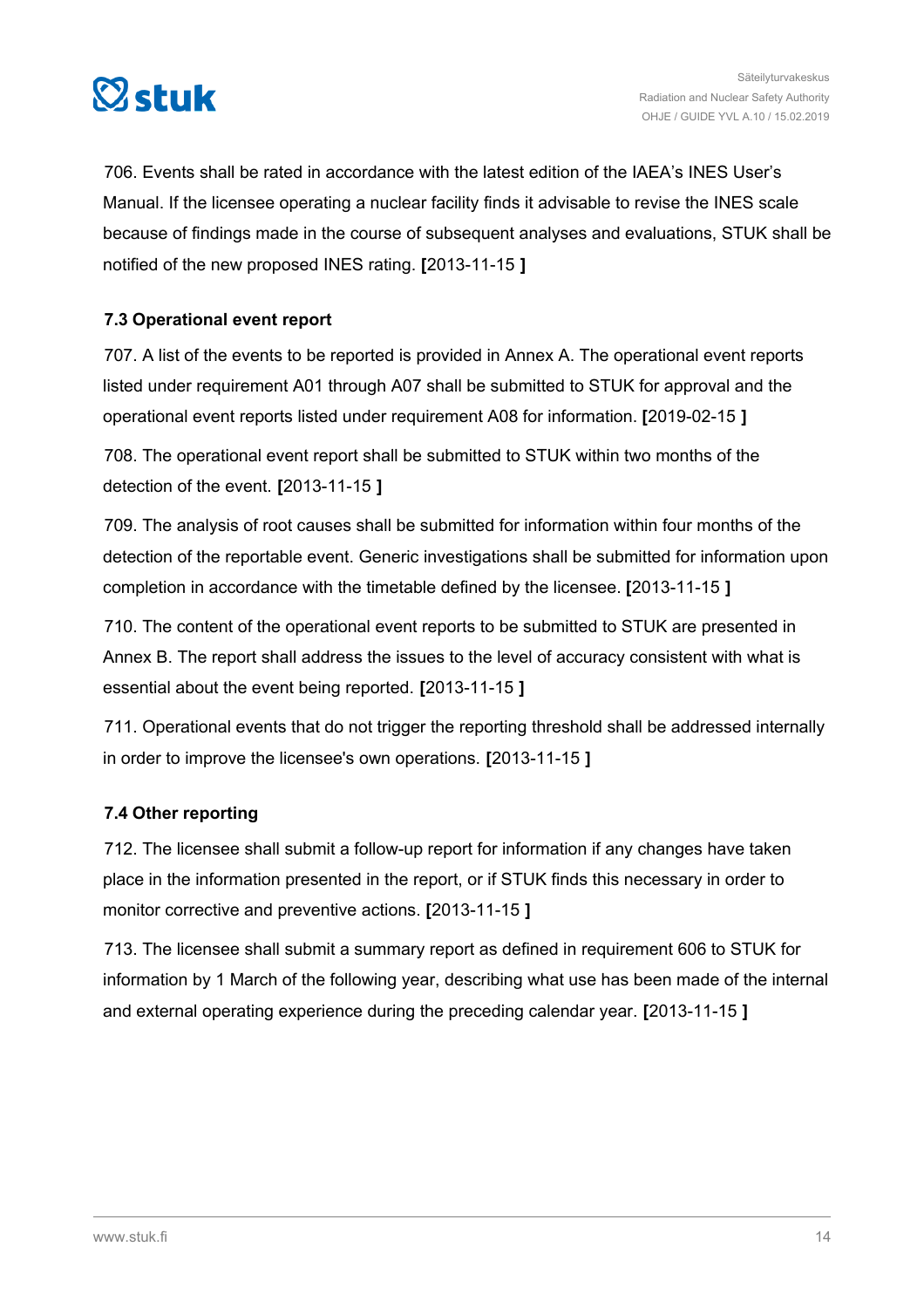<span id="page-14-0"></span>

#### **8 Regulatory oversight by the Radiation and Nuclear Safety Authority**

801. STUK oversees the licensee's performance in implementing the operating experience feedback programme as part of its inspection activities. Such oversight includes a review of the operating instructions and reports submitted to STUK, and the follow-up on the actions taken in response to such reports. STUK reviews the procedures applied in the operating experience feedback process and its effectiveness based on reports and on-site inspections. **[**2013-11-15 **]**

802. Based on the notifications of events and preliminary reporting, STUK evaluates the safety significance of the operational events, the need for any changes to operations and communications directed at parties outside STUK. STUK determines the preliminary INES scale of the event either based on the licensee's evaluation or independently. STUK determines the final INES scale of the event when reviewing the report on the event. STUK oversees the licensee's performance in the determination of the INES scale, both in connection with the events as they occur and as a part of its inspection activities. **[**2013-11-15 **]**

803. STUK evaluates the investigation of events carried out by the licensee based on the operational event reports. STUK uses the reports to arrive at an independent evaluation of the adequacy of the investigation and the corrective and preventive actions taken. When the events occur, STUK may carry out investigations and inspections or conduct interviews in order to obtain additional information. **[**2019-02-15 **]**

804. STUK will appoint its own investigation team to look into non-conformities or procedures that are, or may be, of major importance to the safe use of nuclear energy. Such investigations are carried out especially when STUK finds an independent investigation necessary due to the nature of the event. **[**2019-02-15 **]**

805. STUK reports on events significant to nuclear and radiation safety in accordance with the relevant international treaties and principles. **[**2013-11-15 **]**

806. STUK reports important events or experiences that it expects to be of use to the regulatory authorities of other countries through the international reporting system maintained by the IAEA and OECD/NEA. **[**2013-11-15 **]**

807. STUK disseminates information about the events by means of publications, web pages and various kinds of announcements. **[**2013-11-15 **]**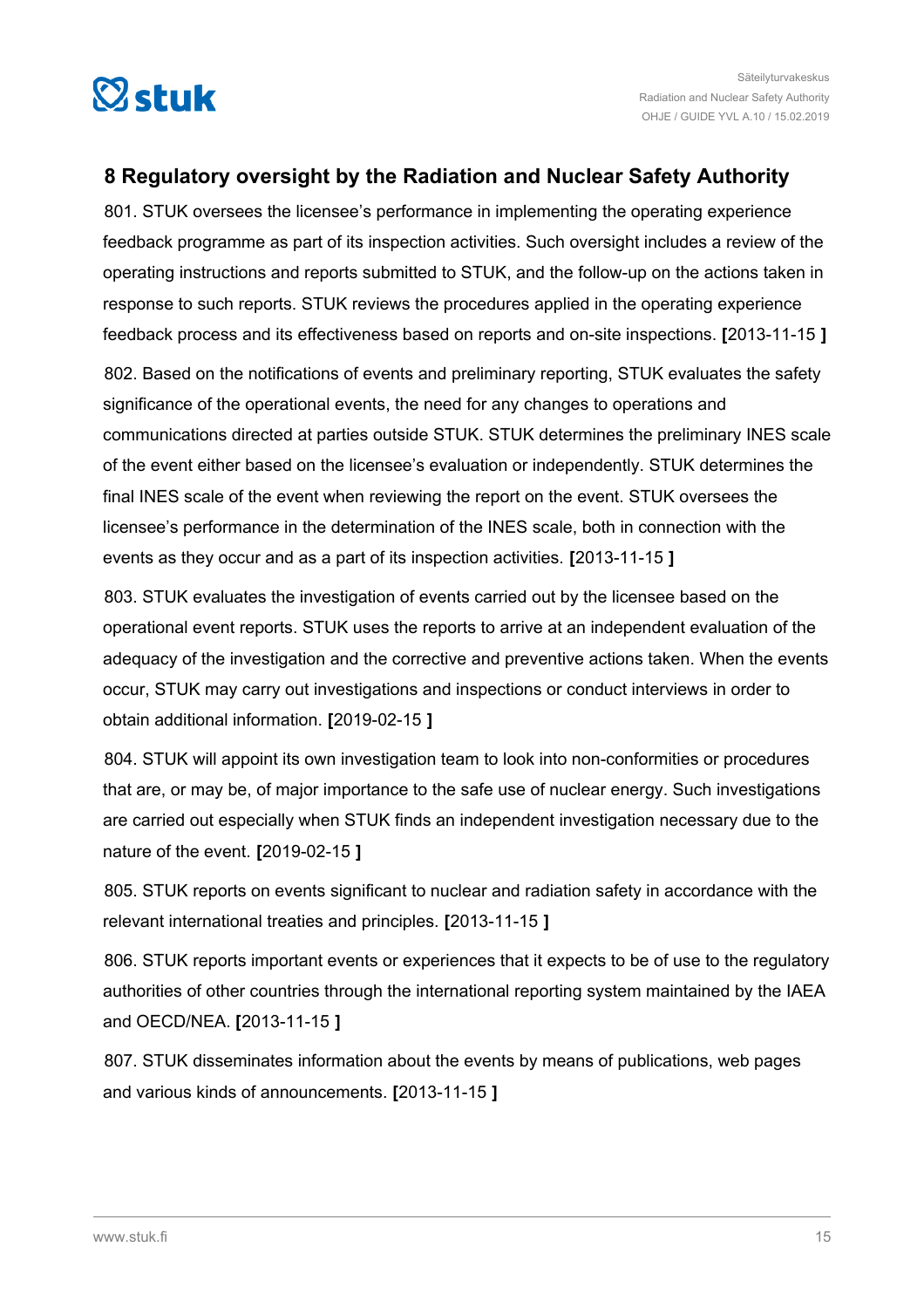<span id="page-15-0"></span>

#### **9 Annex A Reporting instructions**

All the following requirements A01–A08 shall apply to operating nuclear power plants. The requirements shall be applied to other stages in the life cycle of nuclear power plants and other nuclear facilities as appropriate. The reportable events are as follows: **[**2019-02-15 **]**

A01. Emergency situations

Alert, site area emergency or general emergency has been declared at a nuclear facility (Guide YVL C.5 "Emergency arrangements of a nuclear power plant").

#### **[**2019-02-15 **]**

A02. Events related to radiation safety

- Uncontrolled radioactive leak inside the plant resulting in substantially increased air or surface contamination or radiation dose rates in the spaces involved.
- The radiation dose incurred by an employee has exceeded the dose limit, or the radiation exposure is unclear (Guide YVL C.2 "Radiation protection and exposure monitoring of nuclear facility workers").
- Radioactive releases into the environment have exceeded the limit requiring corrective actions (Guide YVL C.3 "Limitation and monitoring of radioactive releases from a nuclear facility").

#### **[**2019-02-15 **]**

A03. Special situations related to the Operational Limits and Conditions (OLC)

The plant has been deliberately or accidentally operated in non-compliance of the OLC.

#### **[**2013-11-15 **]**

A04. Events related to safety functions as well as failures of and damage to systems, structures and components

- An automatic protection system function fails to be triggered even though a parameter exceeds the protection limit defined in the OLC, or a protection function fails to be completed as designed.
- An increase is detected in the radioactivity of the reactor coolant suggesting a failure of several fuel rods or significant damage to a single fuel rod; or an exceptional leak in or degradation of the primary circuit; or degradation of the containment to the extent that it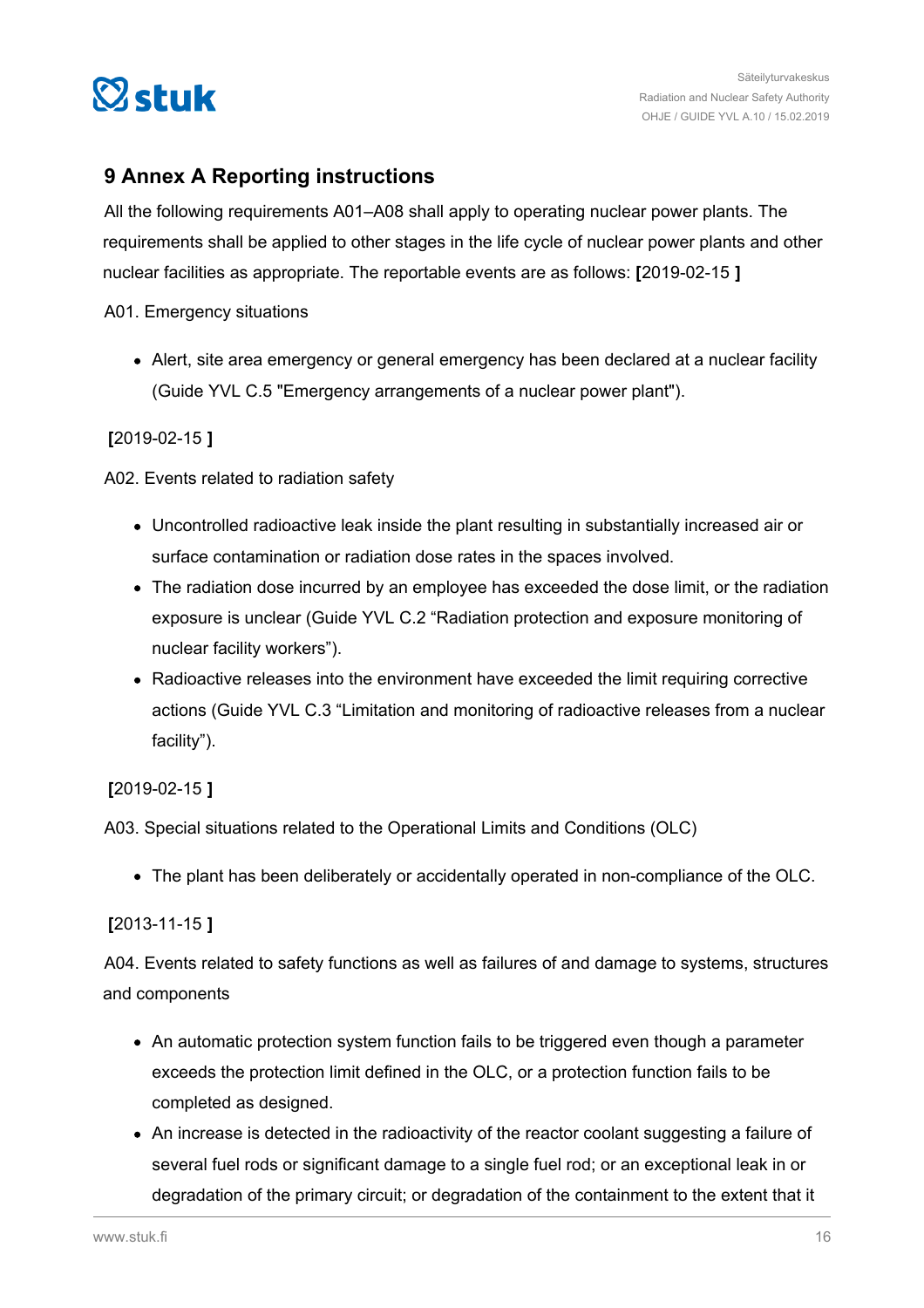

no longer meets the requirements specified for tightness or strength.

- A malfunction or significantly defective performance of a safety valve or pressure relief valve is detected in the primary or secondary circuit.
- The emergency core cooling system or isolation of the containment is actuated during an actual event. The isolation of some process systems that routinely occur after a reactor scram is not deemed to constitute such isolation of the containment.

#### **[**2013-11-15 **]**

A05. Events endangering safety functions

- A failure, operational error or deficiency; an incorrect process, automation or electrical connection; an incorrect instruction or other reason potentially preventing the performance of a safety function is detected.
- A common cause failure or recurrent defects or malfunctions in an important safety function-related component type, system, structure or function are detected.
- A liquid or gas leak, fire or explosion at the plant gives rise to circumstances that endanger or may endanger the performance of any safety function.
- A departure of more than 1% from the estimated value of the reactor multiplication factor in a stationary state, or the possibility of unplanned criticality inside or outside the reactor is detected.

#### **[**2013-11-15 **]**

A06. Weaknesses in safety management or assessment

A problem or flaw with significant or potentially significant safety implications is detected in the management system or in the compliance with safety regulations.

#### **[**2013-11-15 **]**

#### A07. External events

- An atypical natural phenomenon or other external event affecting the plant gives rise to a situation compromising safety.
- Off-site power is lost, which results in it being necessary to supply the plant's AC systems from on-site electrical power supply units.

#### **[**2013-11-15 **]**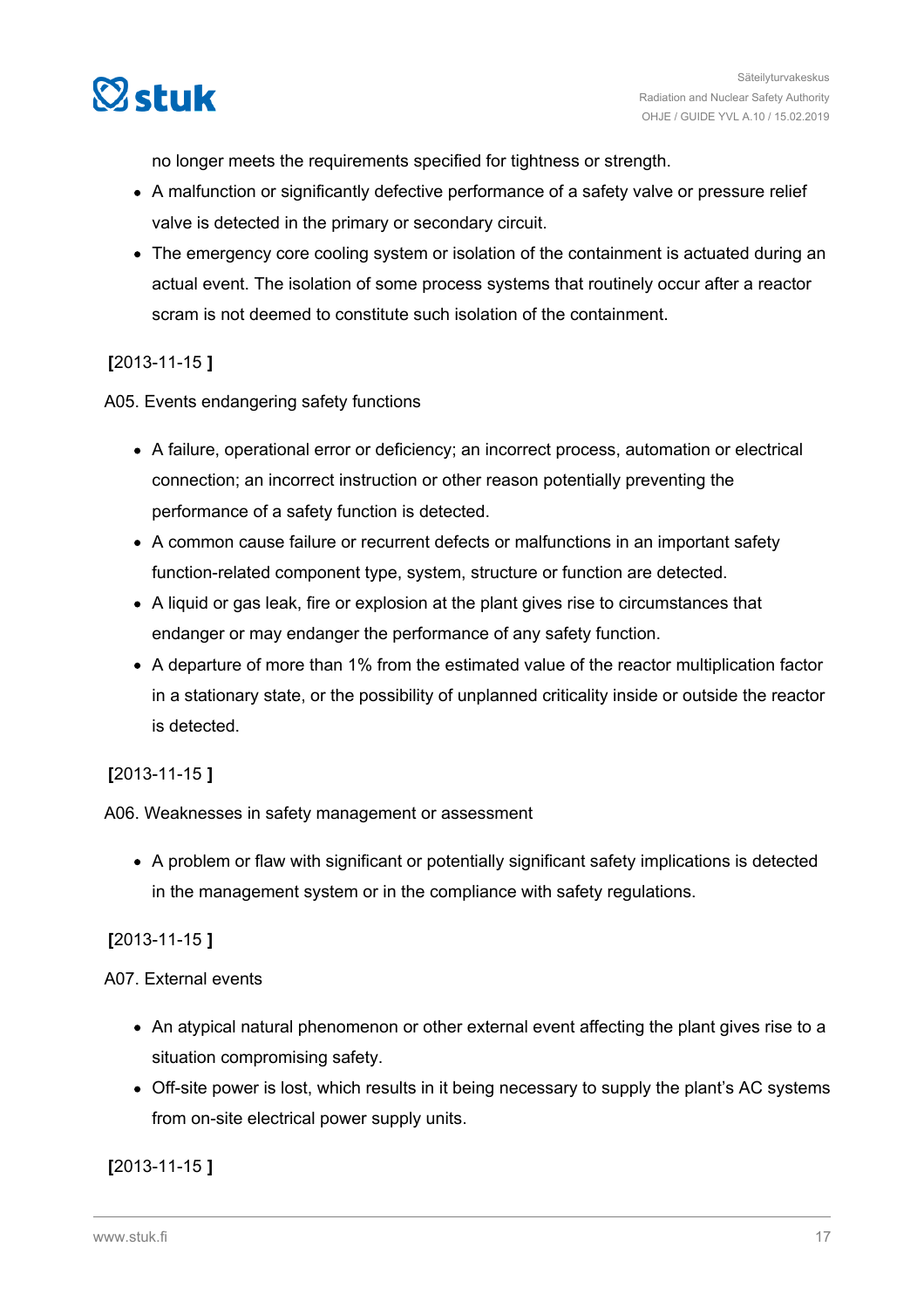

#### A08. Other events

- A significant flaw is found in the design bases, design, implementation or inspection procedure during a construction or modification project.
- Reactor scram, turbine trip and other transients resulting in a forced reduction of more than 5% in the reactor or gross electric power.
- Significant operational occurrences, failures and changes in the performance of the plant unit or its systems, or their operation or operating conditions.
- An automatic protection function related to plant safety is triggered when it should not.
- A fuel rod assembly is damaged during handling, or may have been damaged or subjected to the risk of damage as a result of some other event.
- An error is detected in an accident analysis, analysis method or some other basis for the OLC and there is reason to believe that the operation of the plant under certain circumstances is not as safe as previously assessed or foreseen in the design bases.
- A fire, explosion or other accident involving a general risk occurs on the plant site without, however, directly compromising the plant's nuclear and radiation safety.
- A threat to the plant's security arrangements or an attempt at deliberate damage to the plant is detected or a significant flaw is found in nuclear security (Guide YVL A.11 "Security of a nuclear facility"). When such events are reported, due consideration shall be given to the secrecy provisions set forth in the applicable laws (Section 78 of the Nuclear Energy Act and Section 24 of the Act on the Openness of Government Activities).
- Other events related to radiation or nuclear safety which the licensee determines to be reportable to the authorities, or on which a report is required by STUK.

**[**2019-02-15 **]**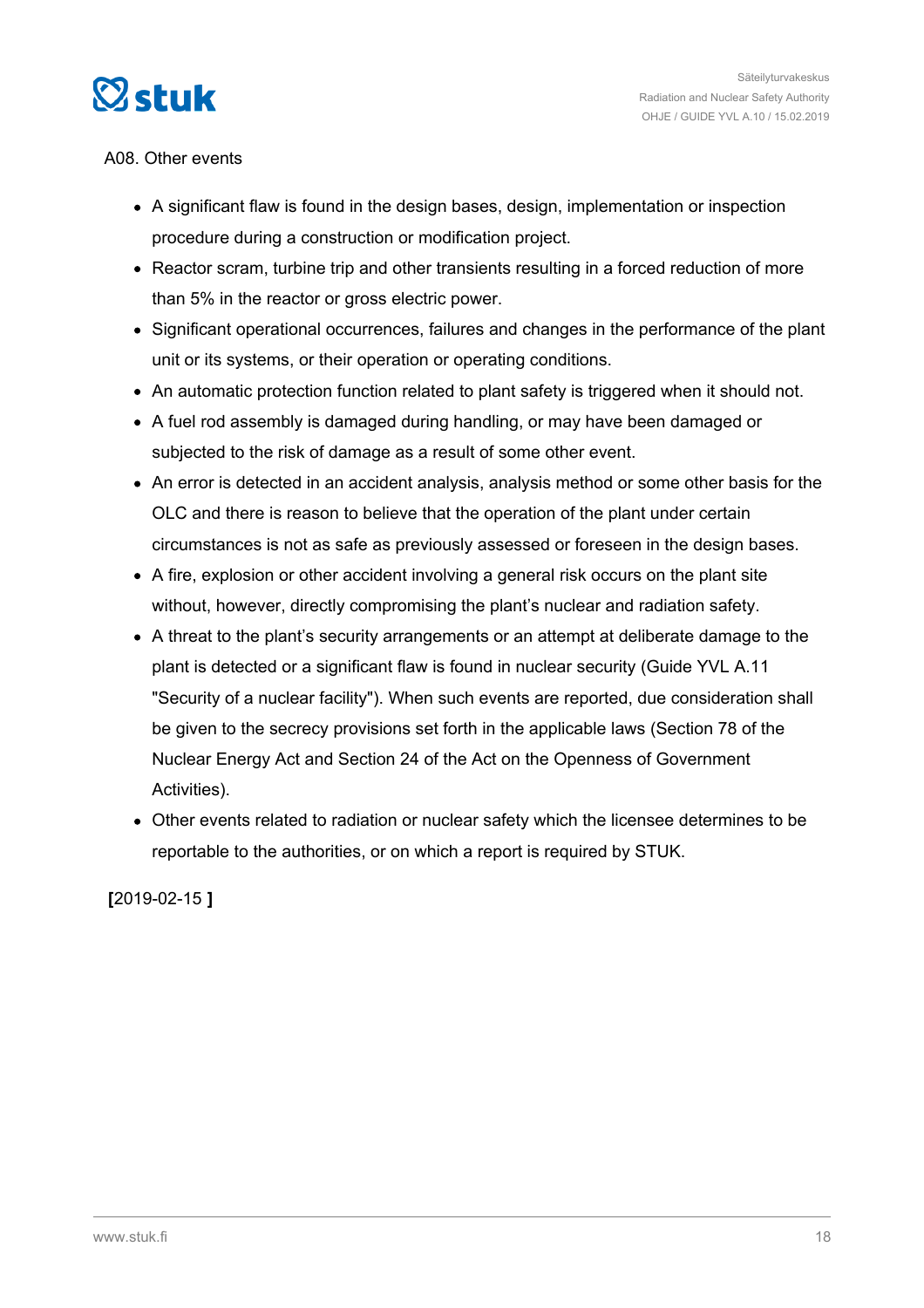<span id="page-18-0"></span>

## **10 Annex B Requirements concerning the content of the reports to be submitted to STUK**

The reports shall address the following issues. Analyses of root causes may be subject to other requirements specified for the procedures to be used. If so, the operational event report may omit sections that will subsequently be addressed in the root cause analysis. **[**2019-02-15 **]**

#### B01. Moved to para. B01b. **[**2019-02-15 **]**

B01a. Composition of the investigation team and procedures used in the investigation. The composition of the investigation team shall be presented with expertise areas. The investigation procedures and working methods used shall also be presented. Working methods refer to, for example, interviews of employees and the verification of procedures and other documents. **[**2019-02-15 **]**

B01b. Event description. A description shall be provided of the circumstances in which the event is detected, including the sequence of events complete with preceding and subsequent measures. The sequence of events shall describe the last normal condition preceding the event and the immediate correction subsequent to the event. Activities of the organisation involved in the event: an evaluation shall be made of the procedures, instructions and responsibilities as well as their applicability. **[**2019-02-15 **]**

B02. Safety assessment. The performance of the systems involved in the event and their implications for the assurance of safety functions shall be evaluated. The safety assessment shall establish the safety significance of the event and potential consequences in the various operating conditions. A probabilistic risk assessment (PRA) or other risk analysis shall be prepared of the event if applicable. The accuracy of the system design and design documents, including the FSAR, OLC and classification document, shall be evaluated. **[**2019-02-15 **]**

B03. Causes and contributory causes of the event. The report shall address direct causes and contributory factors. The analysis of the causes shall identify the issues related to the organisation's activities such as management; staff action; assumptions and skills; co-operation and communications; adequacy of resources; the management of external actors and change management; organisational modi operandi and decision making. Additionally, it is necessary to identify the factors in the organisation's safety culture that contributed to the sequence of events. **[**2013-11-15 **]**

B04. Recurrence or frequency of causes. The frequency of the phenomenon or problem at the facility and the incidence and significance of the causes and factors contributing to the event at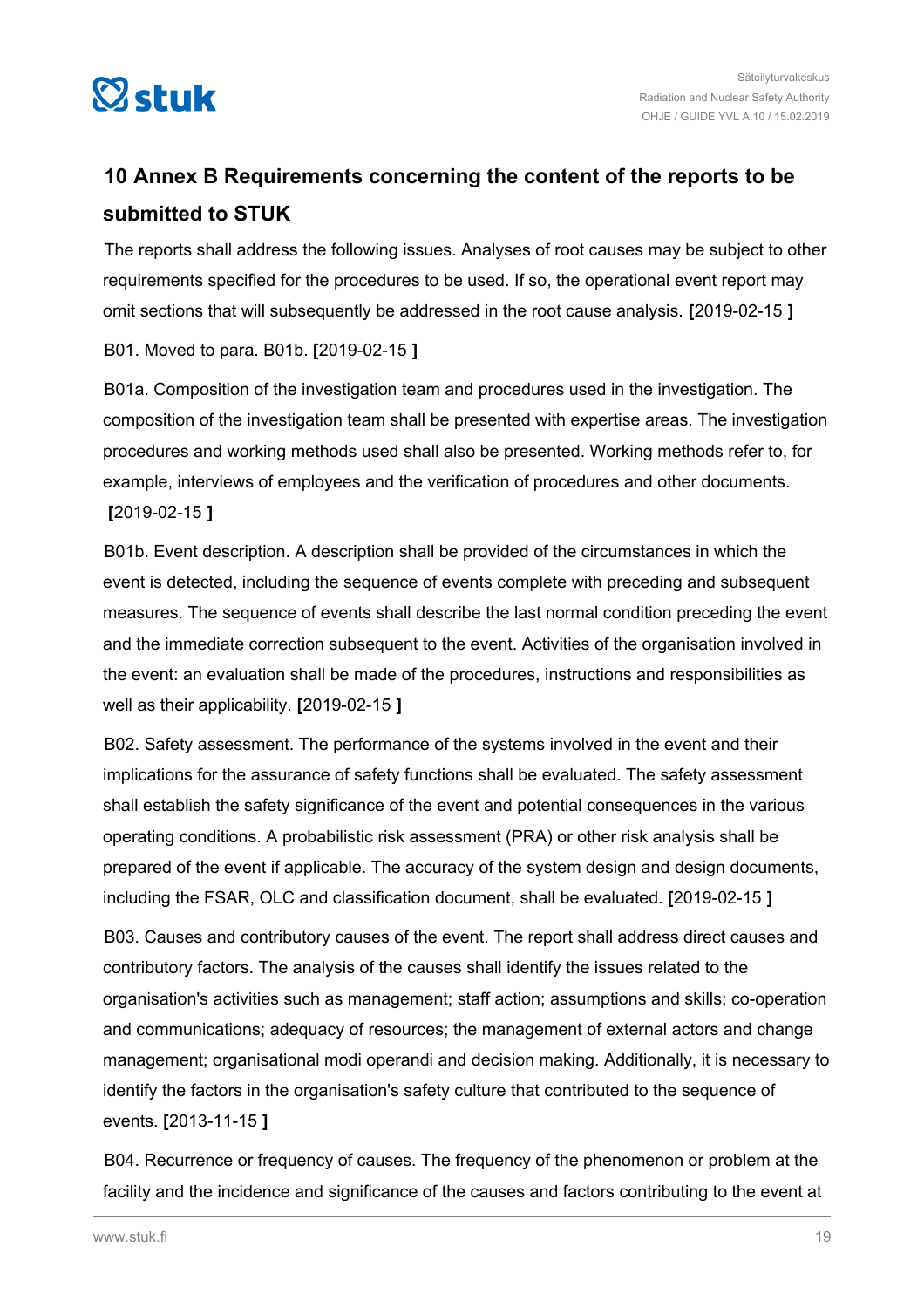

the plant shall be investigated. It shall also be investigated whether the event could have been prevented based on previous operational events at the facility in question or other nuclear facilities.

- The recurrence of similar events or events resulting from similar causes at the facility shall be presented. In addition, the corrective and preventive actions specified based on these earlier events shall be presented, and it shall be analysed why they did not prevent a new event from occurring.
- The most significant similar events or events resulting from similar causes at other nuclear facilities shall be presented, and it shall be analysed why the event could not be prevented at the facility based on experiences from other facilities.

#### **[**2019-02-15 **]**

B05. Corrective and preventive actions taken to avoid the recurrence of similar events. An implementation plan shall be prepared for corrective and preventive actions complete with an advance evaluation of the feasibility and effectiveness of such actions. The actions shall be presented in highly concrete terms, the related responsibilities shall be defined and deadlines established for implementation. All actions shall be traceable to identified causes. **[**2013-11-15 **]**

B06. Lessons learnt and measures taken to improve performance. Lessons learnt and measures taken to improve performance shall be identified in the course of the investigation. One aspect of the lessons learnt is the development of the safety culture and dissemination of information. The investigation of an individual event may give an opportunity to improve performance at a more general level or disseminate good practices. **[**2013-11-15 **]**

B07. Simulation of the sequence of events. A description of the sequence of events shall be provided in a graphic format. This means that the individual stages before and after the event are presented in a logical sequence. The diagram shall present the cause-and-effect relationships leading up to the events and the contributory factors at the various levels of the organisation. **[**2013-11-15 **]**

B08. Diagrams and images. Graphic presentations depicting the process performance (e.g. pressure levels, temperatures, flow rates), images and drawings, diagrams, print-outs, parameter changes, test results or other failure data recorded during the event shall be attached to the report. **[**2013-11-15 **]**

B09. Events related to security arrangements. For an event involving security arrangements, the necessary information and documents from security surveillance systems and security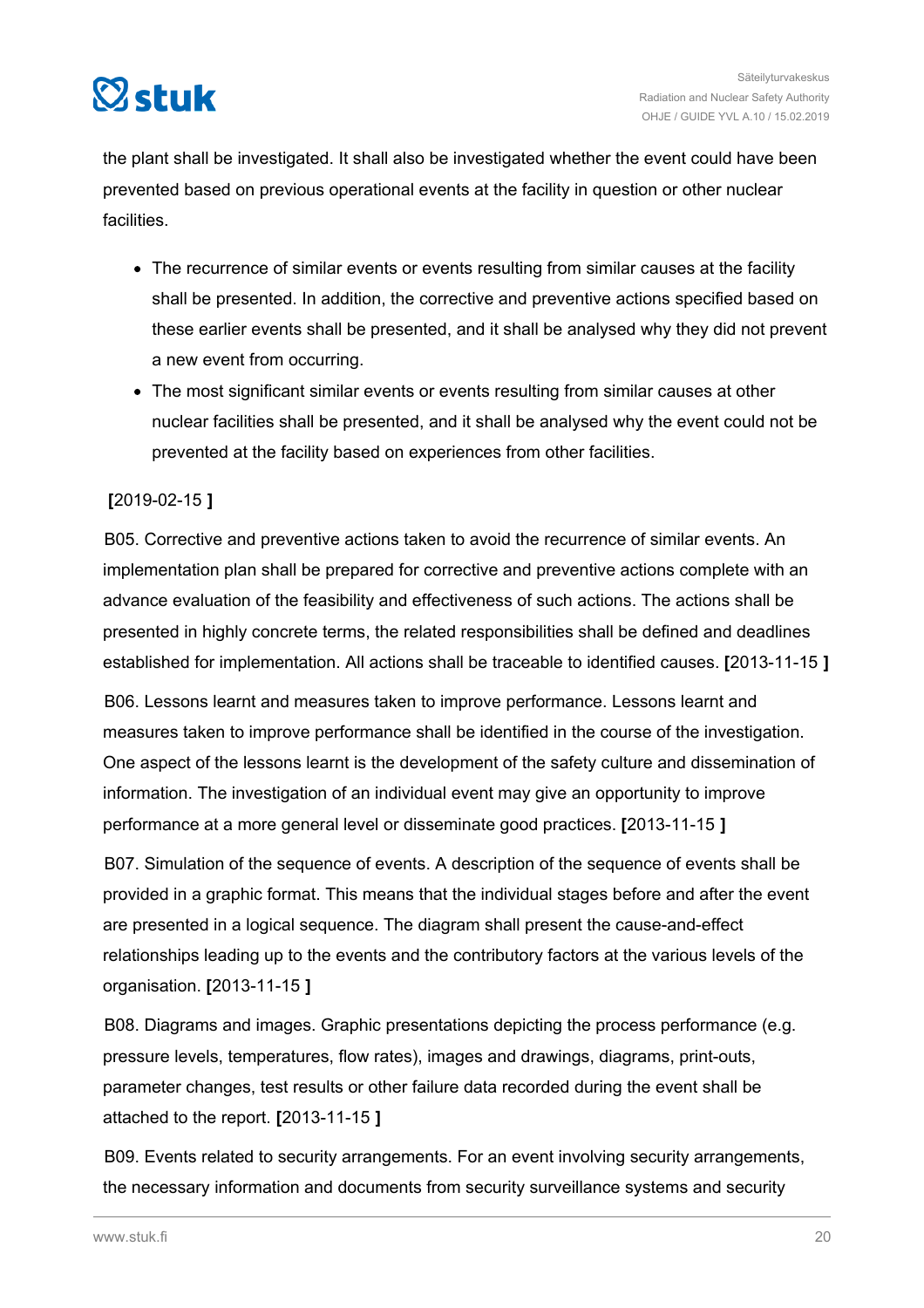

arrangements (such as access control reports, camera monitoring information or an extract from the event record), based on which the event can be assessed from the point of view of security arrangements, shall be submitted if necessary. **[**2019-02-15 **]**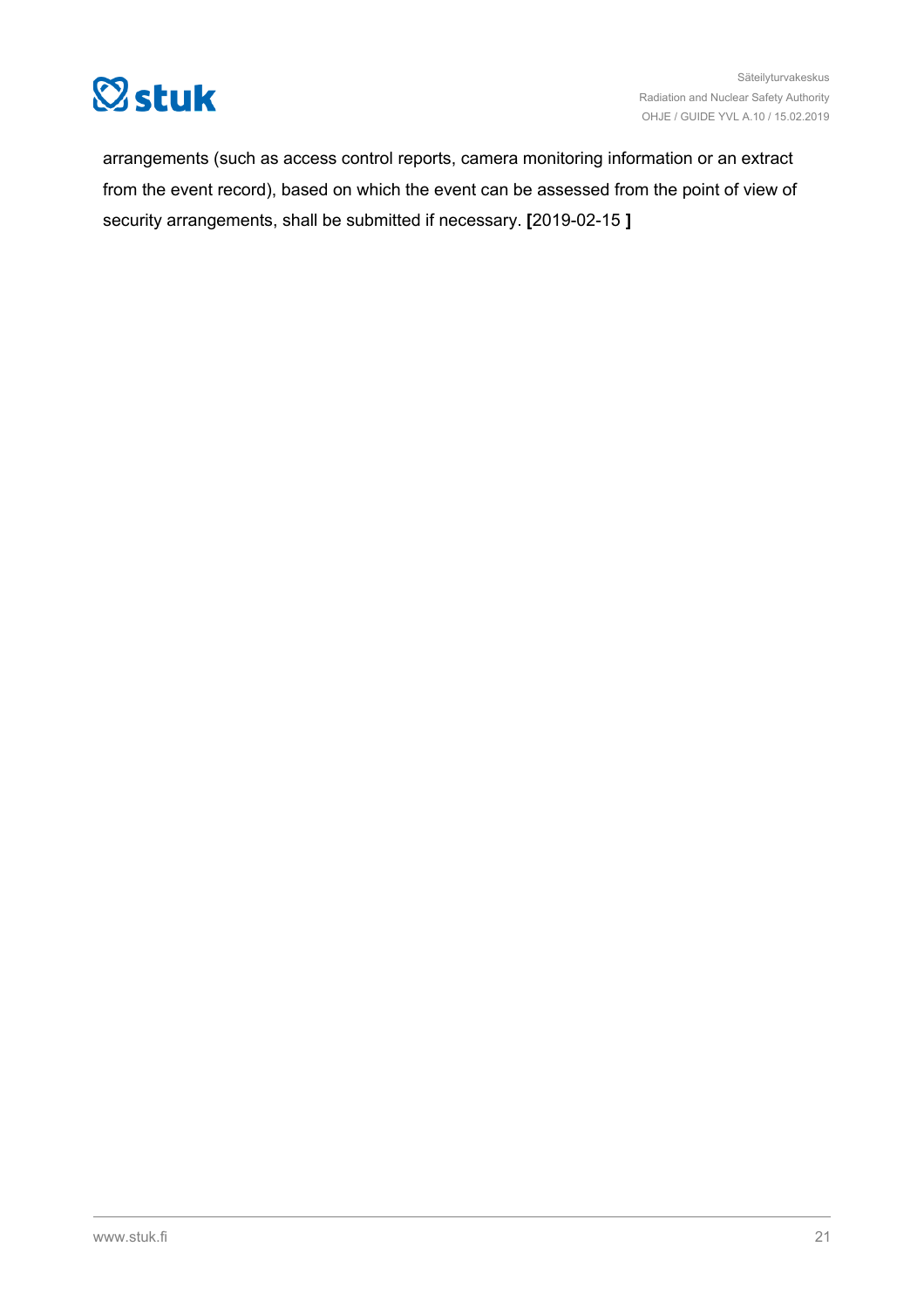<span id="page-21-0"></span>

#### **11 References**

1. Nuclear Energy Act (990/1987). **[**2013-11-15 **]**

2. Radiation and Nuclear Authority Regulation on the Safety of a Nuclear Power Plant (STUK Y/1/2018). **[**2019-02-15 **]**

3. Safety of Nuclear Power Plant Commissioning and Operation, IAEA Safety Standards Series No. SSR-2/2. Vienna, 2016. **[**2019-02-15 **]**

4. Safety of Nuclear Power Plant Design, IAEA Safety Standards Series No. SSR-2/1 Rev. 1. Vienna, 2016. **[**2019-02-15 **]**

5. A System for the Feedback of Experience from Events in Nuclear Installations. Safety Guide IAEA Safety Standards Series No. NS-G-2.11. Vienna, 2006. **[**2013-11-15 **]**

6. Improving the International System for Operating Experience Feedback INSAG-23. A report by the International Nuclear Safety Group. Vienna, 2008. **[**2019-02-15 **]**

7. WENRA Reactor Safety Reference Levels J: System for Investigation of Events and Operational Experience Feedback. September 2014. **[**2019-02-15 **]**

8. The Use of International Operating Experience Feedback for Improving Nuclear Safety. Committee on Nuclear Regulatory Activities (CNRA), OECD Nuclear Energy Agency. NEA/CNRA/R (2008)3. January 2008. **[**2019-02-15 **]**

9. Current Status of the National Operating Experience Feedback Programmes. Committee on Nuclear Regulatory Activities (CNRA), OECD Nuclear Energy Agency. NEA/CNRA/R (2009)2. November 2009. **[**2019-02-15 **]**

10. INES The International Nuclear and Radiological Event Scale. User's Manual. IAEA and OECD/NEA. Vienna, 2008 (published 2013). **[**2019-02-15 **]**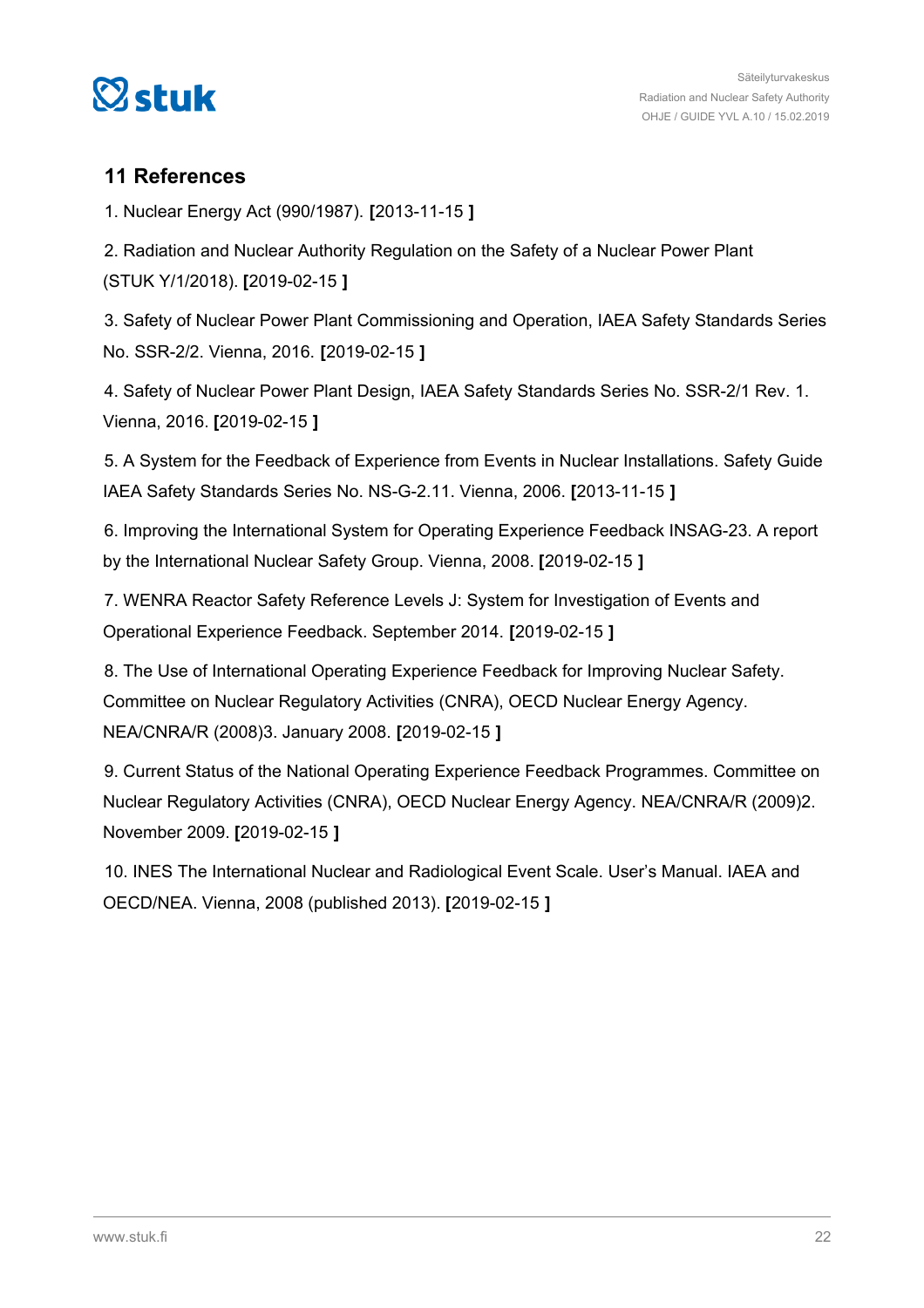

# **Definitions**

#### **Preventive action**

Preventive actions shall refer to measures intended to eliminate the cause of potential deviations and prevent the occurrence of deviations. (ISO 9001)

#### **INES scale**

INES scale (International Nuclear and Radiological Event Scale) shall refer to the IAEA's international classification scale of nuclear facility events and radiological events used to estimate and illustrate the radiation and nuclear safety significance of events when communicating on them. The INES scale is not applied to events which have no influence on radiation or nuclear safety.

#### **IRS system**

IRS system (Joint IAEA/NEA International Reporting System for Operating Experience) shall refer to the operating experience reporting system maintained by the IAEA and in use in its member states. The system is used to report events and experiences related to operation and decommissioning, the causes of which and lessons learned have significance on a global scale.

#### **Correction**

Correction shall refer to an action that is performed in order to eliminate observed detected nonconformity.

#### **Corrective action**

Corrective actions shall refer to actions intended to eliminate the cause of nonconformities and prevent the recurrence of nonconformities. (ISO 9001)

#### **Operational event**

Operational event shall refer to a failure, flaw or non-conformity in safety functions, systems, components, structures or an organisation's activities that has a bearing on radiation safety or nuclear safety. Operational events also include emergencies and disturbances as well as events compromising radiation safety. Operational events also include events taking place during the construction phase. Note: Operational event is a wider concept, but in YVL Guides, it shall refer to events in STUK's controlled area (radiation and nuclear safety).

#### **Contributory factors**

Contributory factors shall refer to events or conditions that, together with the other causes,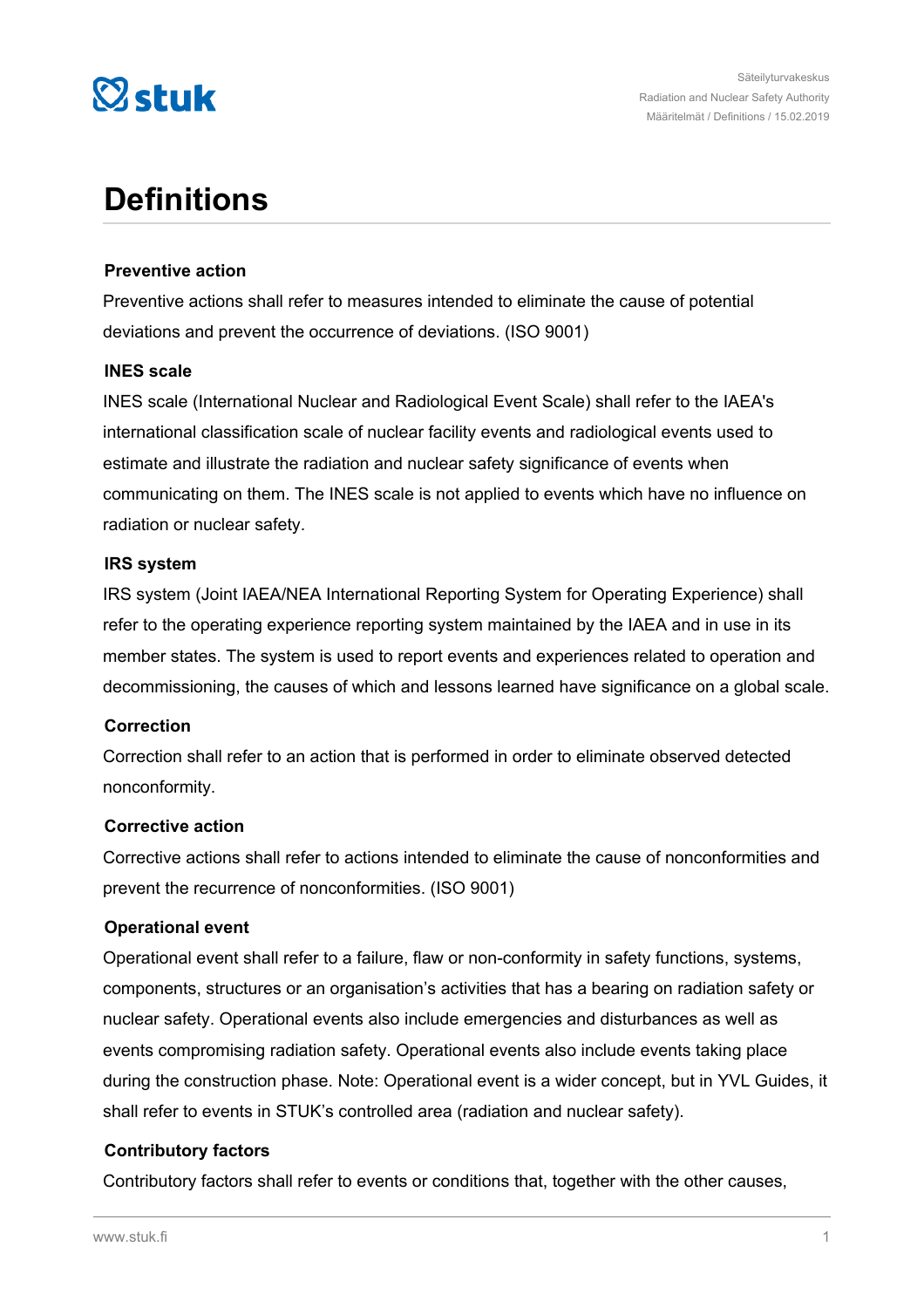

increase the probability of an event but will not cause the event alone.

#### **Root causes**

Root causes shall refer to factors that explain the occurrence of direct causes. They indicate the suitable corrective action to be taken in order to avoid similar events. Root causes are those causes related to activities that can be identified and corrected with reasonable effort. In order for a cause to be considered a root cause, it must fulfil one of the following three conditions: the issue is replicable; the issue would not have occurred had this cause not existed; and the issue will not occur due to this cause if a correction is made.

#### **Event analysis**

Event analysis shall refer to the identification of faults and the factors resulting in faults.

#### **Event investigation**

Event investigation shall refer to investigating the progress, causes and consequences of an event, identifying the factors resulting in the event, and estimating the measures required to prevent the occurrence of similar events. Systematic and documented methods must be used in the investigation.

#### **Generic investigation**

Generic investigation shall refer to an analysis or investigation using information concerning several similar events.

#### **Trend analysis**

Trend analysis shall refer to the procedures to identify degradation or undesired developments by means of analysing events or failures that have occurred.

#### **Operational Limits and Conditions, OLC**

The Operational Limits and Conditions (OLC) set out the technical and administrative requirements for ensuring the plant's operation in compliance with the design bases and safety analyses; the requirements for ensuring the operability of systems, structures and components important to safety; and the limitations that must be observed in the event of component failure.

#### **External events**

External events shall refer to exceptional situations or incidents occurring in the vicinity of a nuclear facility that could have a detrimental effect on the safety or operation of the plant.

#### **Reviewing the effectiveness**

Reviewing the effectiveness of operating experience feedback shall refer to assessing the functionality of the process. Reviewing the effectiveness of measures defined based on events